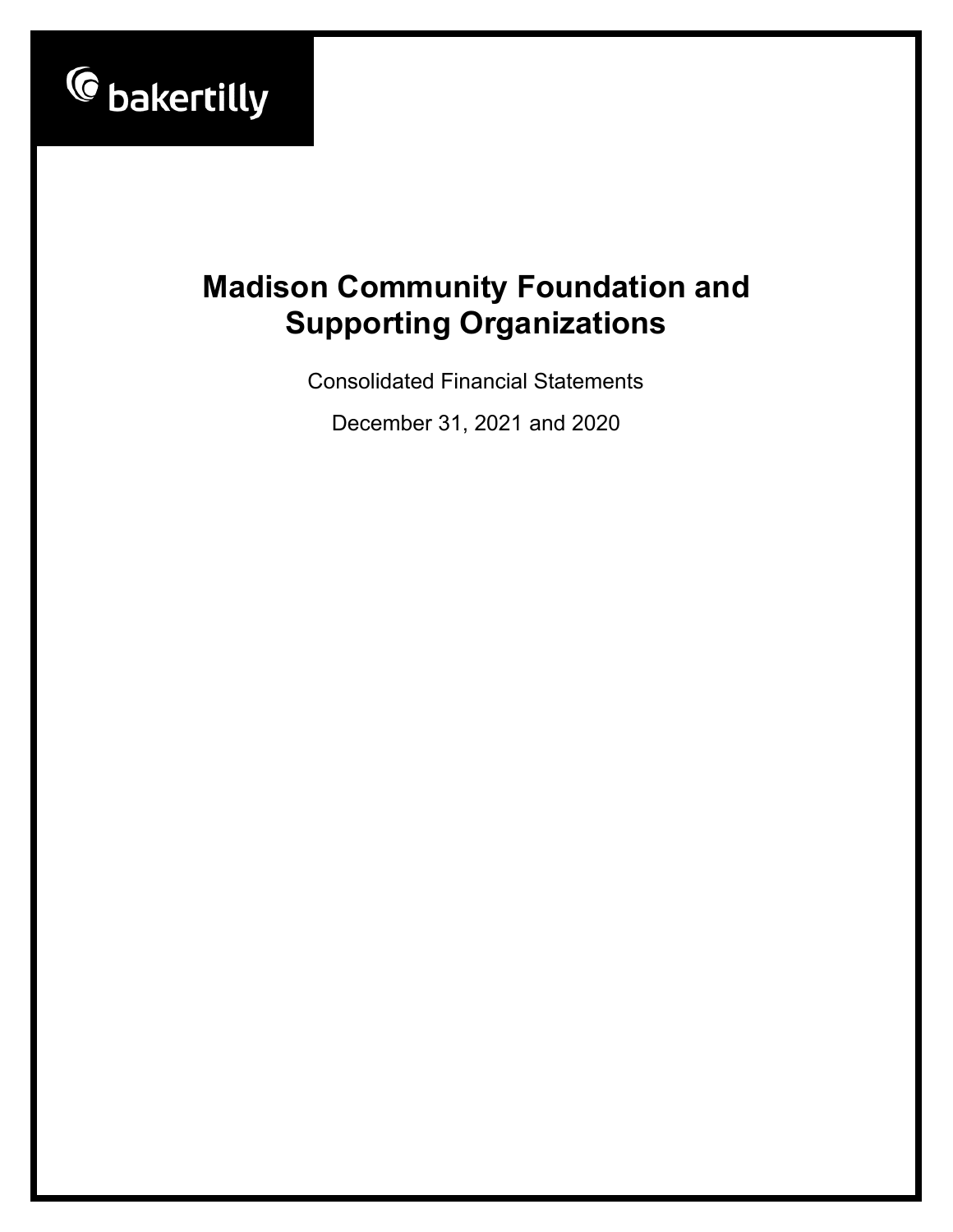Table of Contents December 31, 2021 and 2020

|                                                      | Page |
|------------------------------------------------------|------|
| <b>Independent Auditors' Report</b>                  |      |
| <b>Consolidated Financial Statements</b>             |      |
| <b>Consolidated Statements of Financial Position</b> | 3    |
| <b>Consolidated Statements of Activities</b>         | 4    |
| <b>Consolidated Statements of Cash Flows</b>         | 5    |
| Notes to Consolidated Financial Statements           | 6    |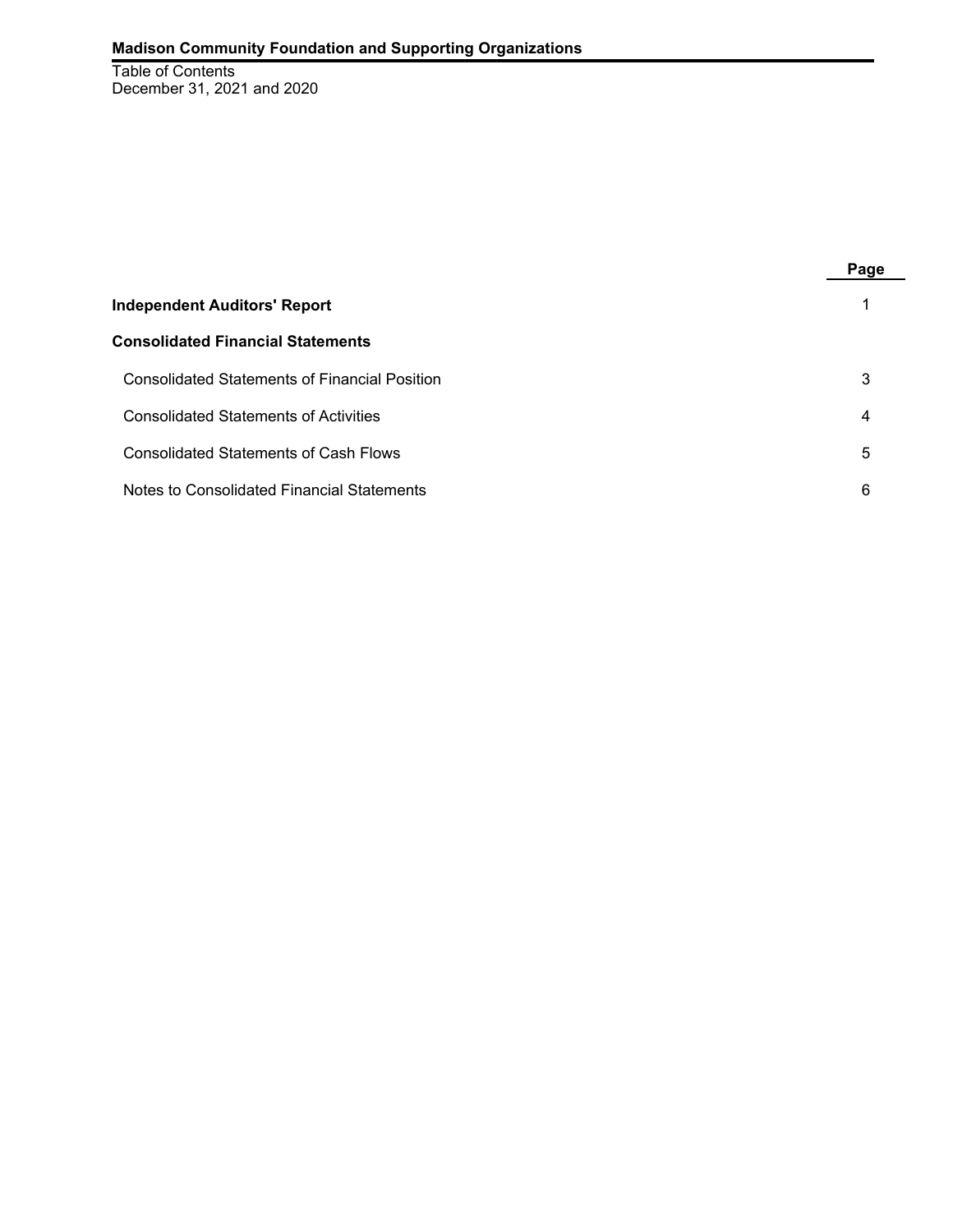

# **Independent Auditors' Report**

To the Board of Directors of Madison Community Foundation and Supporting Organizations

#### **Opinion**

We have audited the consolidated financial statements of Madison Community Foundation and Supporting Organizations (the Foundation), which comprise the consolidated statements of financial position as of December 31, 2021 and 2020, and the related consolidated statements of activities and cash flows for the years then ended, and the related notes to the consolidated financial statements.

In our opinion, the accompanying consolidated financial statements present fairly, in all material respects, the consolidated financial position of the Foundation as of December 31, 2021 and 2020, and the changes in its net assets and its cash flows for the years then ended in accordance with accounting principles generally accepted in the United States of America (GAAP).

#### **Basis for Opinion**

We conducted our audits in accordance with auditing standards generally accepted in the United States of America (GAAS). Our responsibilities under those standards are further described in the Auditors' Responsibilities for the Audit of the Consolidated Financial Statements section of our report. We are required to be independent of the Foundation and to meet our other ethical responsibilities, in accordance with the relevant ethical requirements relating to our audits. We believe that the audit evidence we have obtained is sufficient and appropriate to provide a basis for our audit opinion.

#### **Responsibilities of Management for the Consolidated Financial Statements**

Management is responsible for the preparation and fair presentation of the consolidated financial statements in accordance with GAAP, and for the design, implementation, and maintenance of internal control relevant to the preparation and fair presentation of consolidated financial statements that are free from material misstatement, whether due to fraud or error.

In preparing the consolidated financial statements, management is required to evaluate whether there are conditions or events, considered in the aggregate, that raise substantial doubt about the Foundation's ability to continue as a going concern within one year after the date that the financial statements are available to be issued.

#### **Auditors' Responsibilities for the Audit of the Consolidated Financial Statements**

Our objectives are to obtain reasonable assurance about whether the consolidated financial statements as a whole are free from material misstatement, whether due to fraud or error, and to issue an auditors' report that includes our opinion. Reasonable assurance is a high level of assurance but is not absolute assurance and therefore is not a guarantee that an audit conducted in accordance with GAAS will always detect a material misstatement when it exists. The risk of not detecting a material misstatement resulting from fraud is higher than for one resulting from error, as fraud may involve collusion, forgery, intentional omissions, misrepresentations, or the override of internal control. Misstatements are considered material if there is a substantial likelihood that, individually or in the aggregate, they would influence the judgment made by a reasonable user based on the consolidated financial statements.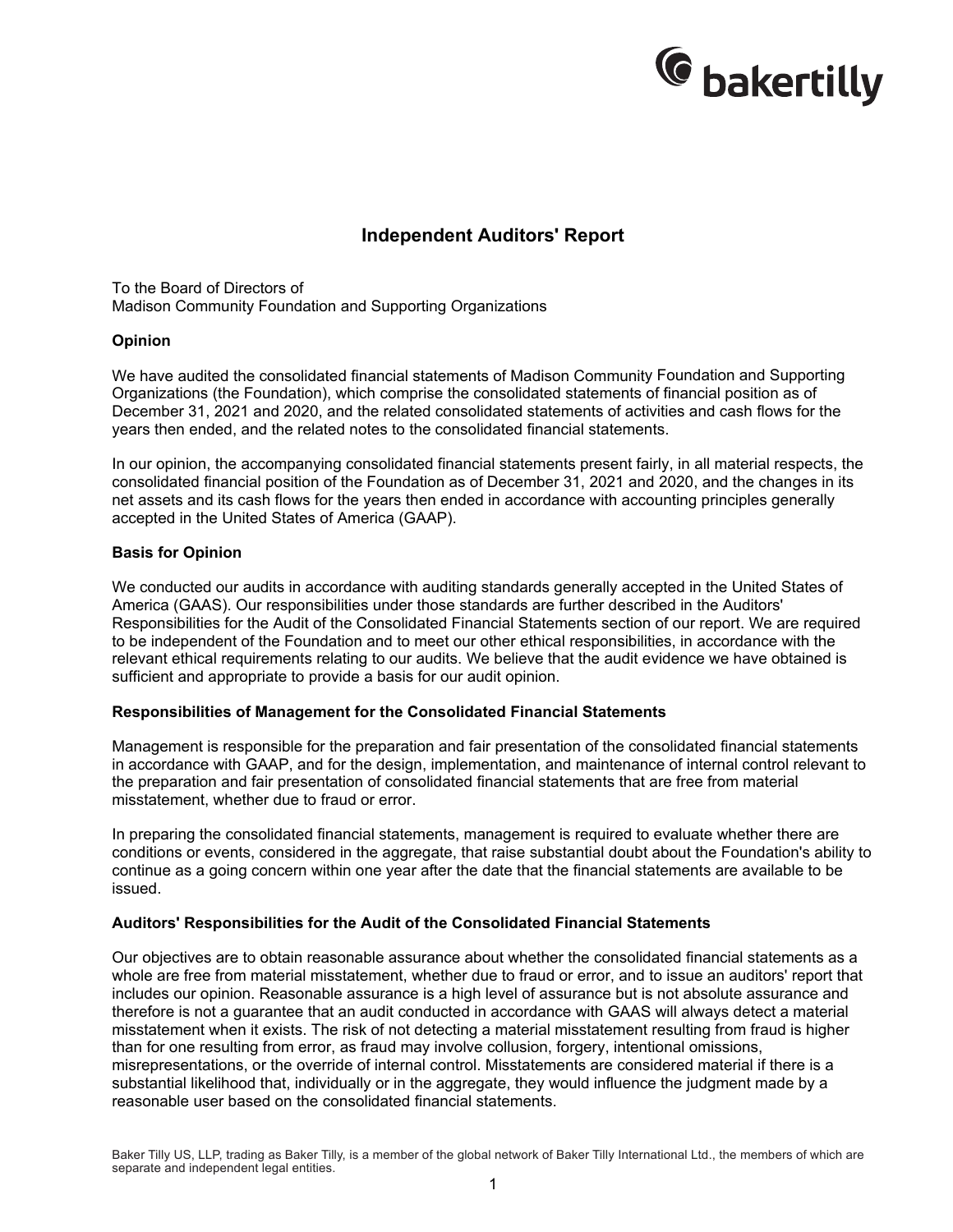In performing an audit in accordance with GAAS, we:

- Exercise professional judgment and maintain professional skepticism throughout the audit.
- Identify and assess the risks of material misstatement of the consolidated financial statements, whether due to fraud or error, and design and perform audit procedures responsive to those risks. Such procedures include examining, on a test basis, evidence regarding the amounts and disclosures in the consolidated financial statements.
- Obtain an understanding of internal control relevant to the audit in order to design audit procedures that are appropriate in the circumstances, but not for the purpose of expressing an opinion on the effectiveness of the Foundation's internal control. Accordingly, no such opinion is expressed.
- Evaluate the appropriateness of accounting policies used and the reasonableness of significant accounting estimates made by management, as well as evaluate the overall presentation of the consolidated financial statements.
- Conclude whether, in our judgment, there are conditions or events, considered in the aggregate, that raise substantial doubt about the Foundation's ability to continue as a going concern for a reasonable period of time.

We are required to communicate with those charged with governance regarding, among other matters, the planned scope and timing of the audit, significant audit findings and certain internal control-related matters that we identified during the audit.

Baker Tilly US, LLP

Milwaukee, Wisconsin April 7, 2022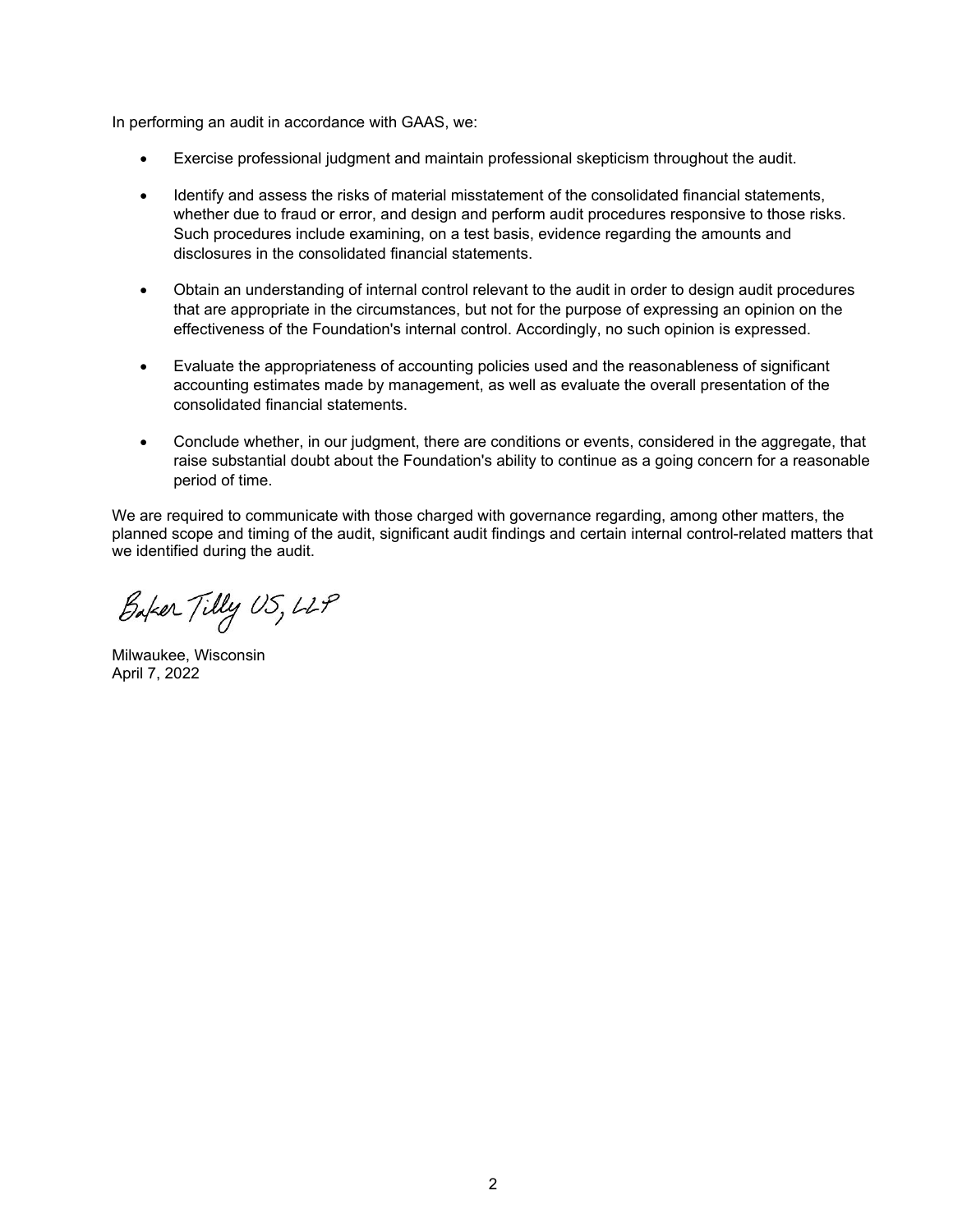Consolidated Statements of Financial Position December 31, 2021 and 2020

|                                                                | 2021                       |    | 2020         |
|----------------------------------------------------------------|----------------------------|----|--------------|
| <b>Assets</b>                                                  |                            |    |              |
| Cash and cash equivalents                                      | \$<br>33,276,969           | S  | 37, 185, 343 |
| Certificates of deposit                                        | 1,752,000                  |    | 1,750,000    |
| Interest and dividends receivable                              | 172,957                    |    | 918,364      |
| Notes receivable                                               |                            |    | 10,107,345   |
| Prepaid expenses                                               | 26,197                     |    | 16,714       |
| Beneficial interest in charitable lead annuity trust           | 575,850                    |    | 656,537      |
| Property, furnishings and equipment, at cost (less accumulated |                            |    |              |
| depreciation of \$519,843 in 2021 and \$467,116 in 2020)       | 221,277                    |    | 222,782      |
| Operating lease right-of-use asset                             | 655,866                    |    | 756,067      |
| Land held for sale                                             | 40,000                     |    | 40,000       |
| Cash value of life insurance                                   | 54,893                     |    | 53,720       |
| Investments                                                    | 354,020,700                |    | 303,283,003  |
| <b>Total assets</b>                                            | 390,796,709 \$ 354,989,875 |    |              |
| <b>Liabilities and Net Assets</b>                              |                            |    |              |
| Liabilities                                                    |                            |    |              |
| Accounts payable                                               | \$<br>57,550               | \$ | 25,213       |
| Accrued expenses                                               | 28,774                     |    | 32,891       |
| Gift annuity liability                                         | 1,138,624                  |    | 1,178,833    |
| Funds held for other organizations for agency endowments       | 32,584,450                 |    | 27,365,730   |
| <b>Grant commitments</b>                                       | 1,396,650                  |    | 831,150      |
| Operating lease liability                                      | 715,995                    |    | 813,483      |
| Deferred compensation                                          | 146,256                    |    | 157,135      |
| <b>Total liabilities</b>                                       | 36,068,299                 |    | 30,404,435   |
| <b>Net Assets</b>                                              |                            |    |              |
| Net assets without donor restrictions                          | 354, 152, 560              |    | 323,928,903  |
| Net assets with donor restrictions                             | 575,850                    |    | 656,537      |
| Total net assets                                               | 354,728,410                |    | 324,585,440  |
| Total liabilities and net assets                               | 390,796,709                | S. | 354,989,875  |
|                                                                |                            |    |              |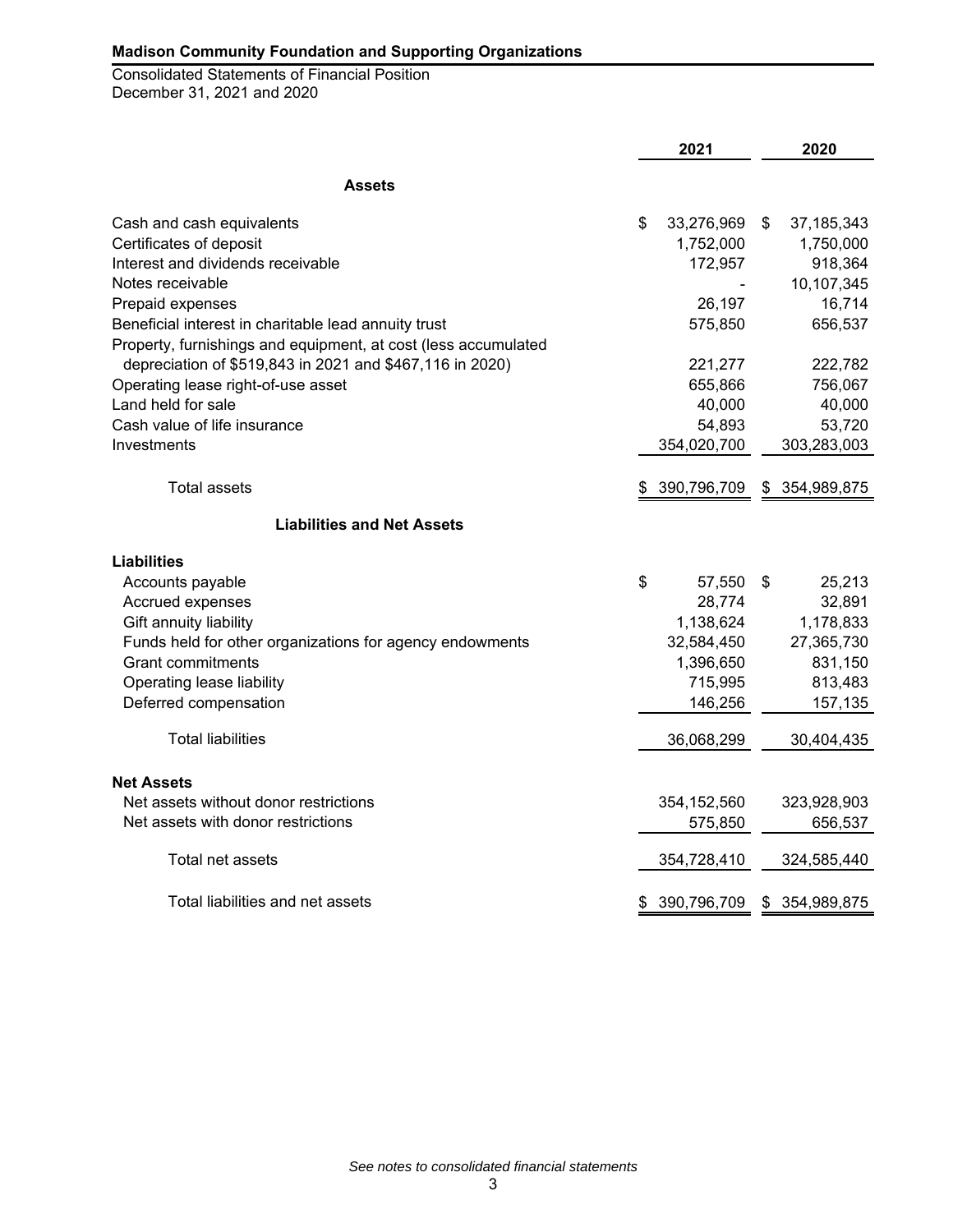#### Consolidated Statements of Activities

Years Ended December 31, 2021 and 2020

|                                               | 2021                                        |                                          |  |               |  | 2020                                        |    |                                          |      |              |  |
|-----------------------------------------------|---------------------------------------------|------------------------------------------|--|---------------|--|---------------------------------------------|----|------------------------------------------|------|--------------|--|
|                                               | <b>Without Donor</b><br><b>Restrictions</b> | <b>With Donor</b><br><b>Restrictions</b> |  | <b>Total</b>  |  | <b>Without Donor</b><br><b>Restrictions</b> |    | <b>With Donor</b><br><b>Restrictions</b> |      | <b>Total</b> |  |
| <b>Revenues, Gains and Other Support</b>      |                                             |                                          |  |               |  |                                             |    |                                          |      |              |  |
| <b>Total contributions</b><br>\$              | 22,764,620 \$                               | 14,926 \$                                |  | 22,779,546 \$ |  | 72,062,518                                  |    | 7,503                                    | \$   | 72,070,021   |  |
| Less amounts received for agency endowments   | 2,070,282                                   |                                          |  | 2,070,282     |  | 1,219,249                                   |    |                                          |      | 1,219,249    |  |
| Contributions                                 | 20,694,338                                  | 14,926                                   |  | 20,709,264    |  | 70,843,269                                  |    | 7,503                                    |      | 70,850,772   |  |
| Total investment return net of expenses       | 52,251,663                                  |                                          |  | 52,251,663    |  | 22,739,861                                  |    |                                          |      | 22,739,861   |  |
| Less investment return from agency endowments | 5,221,399                                   |                                          |  | 5,221,399     |  | 2,067,955                                   |    |                                          |      | 2,067,955    |  |
| Investment return                             | 47,030,264                                  |                                          |  | 47,030,264    |  | 20,671,906                                  |    |                                          |      | 20,671,906   |  |
| Other income related to agency endowments     | 272,952                                     |                                          |  | 272,952       |  | 226,860                                     |    |                                          |      | 226,860      |  |
| Loss on sale of land held for sale            |                                             |                                          |  |               |  | (24, 375)                                   |    |                                          |      | (24, 375)    |  |
| Net assets released from time restrictions    | 95,613                                      | (95, 613)                                |  |               |  | 95,613                                      |    | (95, 613)                                |      |              |  |
| Total revenues, gains and other support       | 68,093,167                                  | (80, 687)                                |  | 68,012,480    |  | 91,813,273                                  |    | (88, 110)                                |      | 91,725,163   |  |
| <b>Expenses</b>                               |                                             |                                          |  |               |  |                                             |    |                                          |      |              |  |
| Grants                                        | 34,168,522                                  |                                          |  | 34,168,522    |  | 28,254,171                                  |    |                                          |      | 28,254,171   |  |
| Less grants made from agency endowments       | 801,383                                     |                                          |  | 801,383       |  | 757,010                                     |    |                                          |      | 757,010      |  |
| Grants                                        | 33,367,139                                  |                                          |  | 33,367,139    |  | 27,497,161                                  |    |                                          |      | 27,497,161   |  |
| Personnel                                     | 1,494,864                                   |                                          |  | 1,494,864     |  | 1,451,071                                   |    |                                          |      | 1,451,071    |  |
| Professional development                      | 7,825                                       |                                          |  | 7,825         |  | 15,816                                      |    |                                          |      | 15,816       |  |
| Office facilities and equipment               | 183,058                                     |                                          |  | 183,058       |  | 193,159                                     |    |                                          |      | 193,159      |  |
| Office operations                             | 175,095                                     |                                          |  | 175,095       |  | 178,717                                     |    |                                          |      | 178,717      |  |
| Professional fees and dues                    | 141,025                                     |                                          |  | 141,025       |  | 176,391                                     |    |                                          |      | 176,391      |  |
| Communications and marketing                  | 124,009                                     |                                          |  | 124,009       |  | 92,350                                      |    |                                          |      | 92,350       |  |
| Meetings, events and travel                   | 39,330                                      |                                          |  | 39,330        |  | 37,842                                      |    |                                          |      | 37,842       |  |
| Total expenses                                | 35,532,345                                  |                                          |  | 35,532,345    |  | 29,642,507                                  |    |                                          |      | 29,642,507   |  |
| Change in net assets before nonoperating      | 32,560,822                                  | (80, 687)                                |  | 32,480,135    |  | 62,170,766                                  |    | (88, 110)                                |      | 62,082,656   |  |
| Nonoperating change in net assets             |                                             |                                          |  |               |  |                                             |    |                                          |      |              |  |
| Deconsolidation of supporting organization    | (2,337,165)                                 |                                          |  | (2, 337, 165) |  |                                             |    |                                          |      |              |  |
| Change in net assets                          | 30,223,657                                  | (80, 687)                                |  | 30,142,970    |  | 62,170,766                                  |    | (88, 110)                                |      | 62,082,656   |  |
| <b>Net Assets, Beginning</b>                  | 323,928,903                                 | 656,537                                  |  | 324,585,440   |  | 261,758,137                                 |    | 744,647                                  |      | 262,502,784  |  |
| <b>Net Assets, Ending</b>                     | 354,152,560                                 | 575,850<br>\$                            |  | 354,728,410   |  | 323,928,903                                 | \$ | 656,537                                  | - \$ | 324,585,440  |  |

*See notes to consolidated financial statements*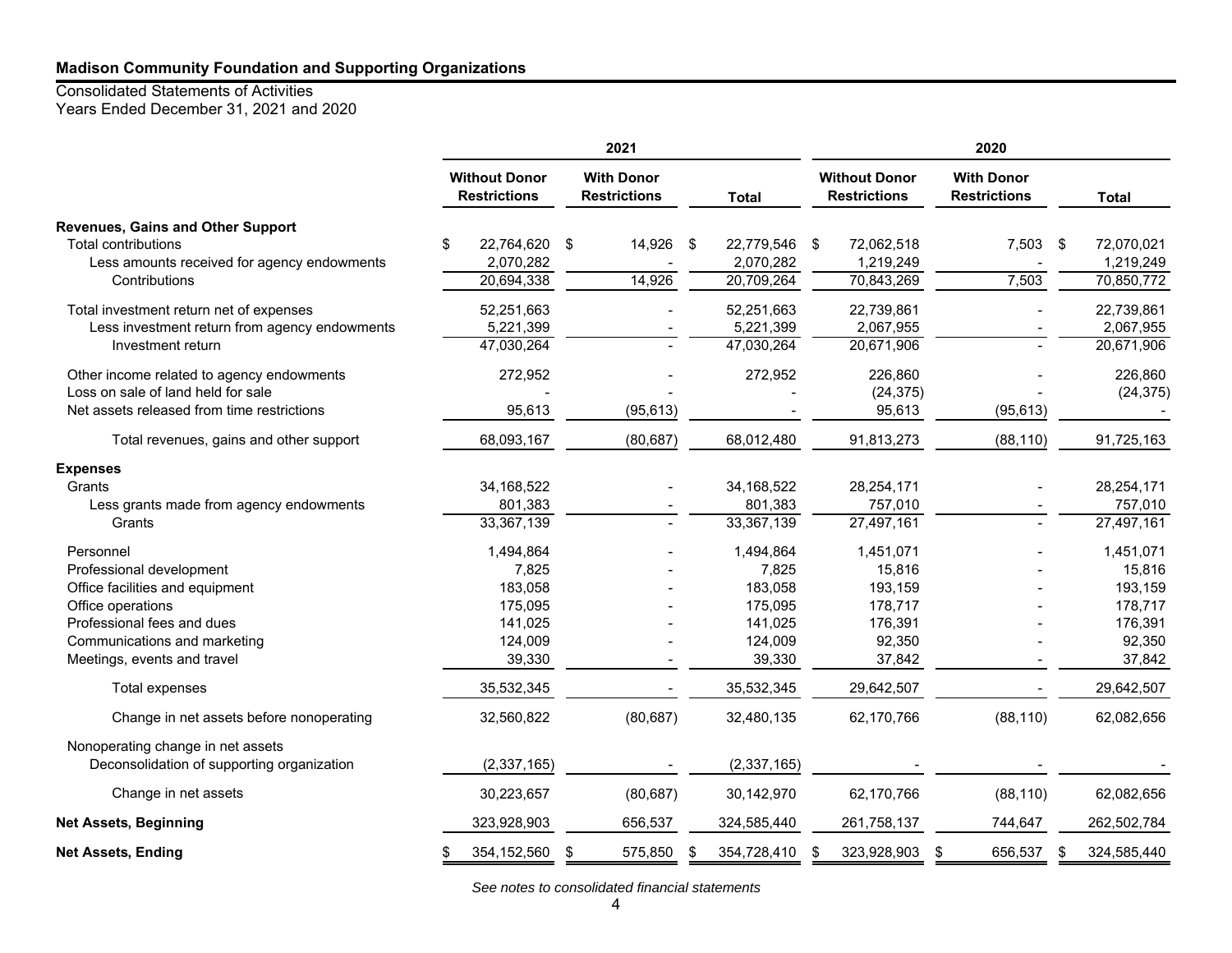Consolidated Statements of Cash Flows Years Ended December 31, 2021 and 2020

|                                                                      | 2021             |      | 2020           |
|----------------------------------------------------------------------|------------------|------|----------------|
| <b>Cash Flows From Operating Activities</b>                          |                  |      |                |
| Change in net assets                                                 | \$<br>30,142,970 | - \$ | 62,082,656     |
| Adjustments to reconcile change in net assets to net cash flows from |                  |      |                |
| operating activities:                                                |                  |      |                |
| Depreciation                                                         | 55,688           |      | 65,879         |
| Investments transferred as part of deconsolidation of supporting     |                  |      |                |
| organization                                                         | 1,678,447        |      |                |
| Realized and unrealized gains on investments                         | (44, 754, 342)   |      | (18, 375, 828) |
| Beneficial interest in charitable lead annuity trust                 | 80,687           |      | 88,110         |
| Private corporate stock received as donation                         |                  |      | (37, 582, 400) |
| Lease costs                                                          | 2,713            |      | 6,072          |
| Increase in cash value of life insurance                             | (1, 173)         |      | (915)          |
| Loss on sale of land held for sale                                   |                  |      | 24,375         |
| Changes in assets and liabilities:                                   |                  |      |                |
| Interest and dividends receivable                                    | 745,407          |      | 652,717        |
| Prepaid expenses                                                     | (9, 483)         |      | 5,050          |
| Accounts payable                                                     | 32,337           |      | (85, 142)      |
| Accrued expenses                                                     | (4, 117)         |      | (374)          |
| Gift annuity liability                                               | (40, 209)        |      | (11,508)       |
| Funds held for other organizations for agency endowments             | 5,218,720        |      | 2,303,334      |
| <b>Grant commitments</b>                                             | 565,500          |      | (744, 010)     |
| Deferred compensation                                                | (10, 879)        |      | (4, 238)       |
| Net cash flows from operating activities                             | (6, 297, 734)    |      | 8,423,778      |
| <b>Cash Flows From Investing Activities</b>                          |                  |      |                |
| Purchases of property, furnishings and equipment                     | (54, 183)        |      | (5, 425)       |
| Proceeds from sales and maturities of investments                    | 89,533,618       |      | 75,839,442     |
| Payments received on notes receivable                                | 10,107,345       |      | 9,697,577      |
| Purchases of investments                                             | (97, 195, 420)   |      | (92, 361, 713) |
| Purchase of certificates of deposit                                  | (2,000)          |      | (750,000)      |
| Proceeds from sale of land held for sale                             |                  |      | 14,625         |
| Net cash flows from investing activities                             | 2,389,360        |      | (7, 565, 494)  |
| Net change in cash and cash equivalents                              | (3,908,374)      |      | 858,284        |
| <b>Cash and Cash Equivalents, Beginning</b>                          | 37, 185, 343     |      | 36,327,059     |
| <b>Cash and Cash Equivalents, Ending</b>                             | \$<br>33,276,969 | \$   | 37, 185, 343   |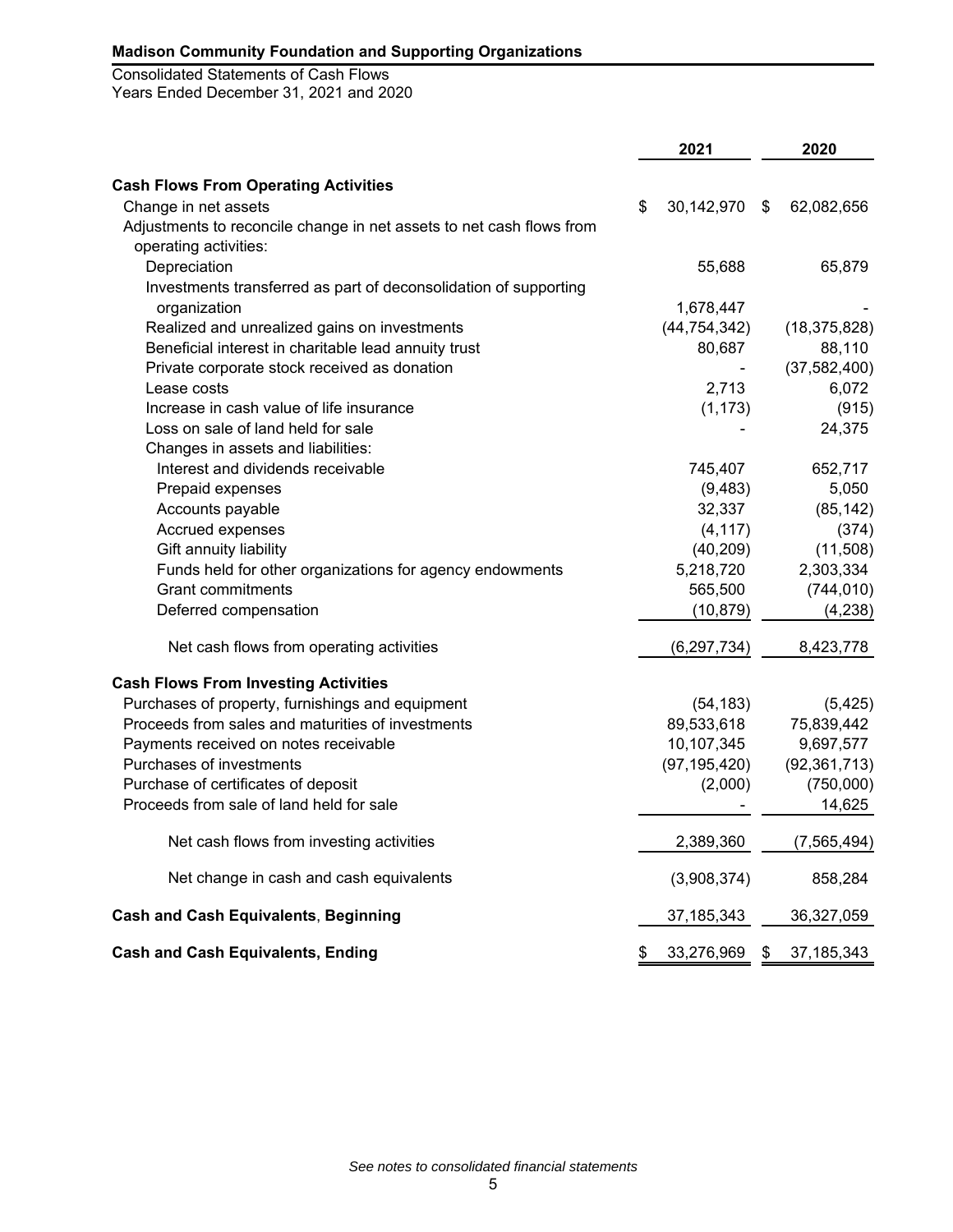# **1. Summary of Significant Accounting Policies**

## **Nature of Activities**

Madison Community Foundation works with individuals, nonprofits, businesses and other organizations to enhance the common good through philanthropy.

The activities of the Madison Community Foundation include the creation of charitable endowment funds, the investment and management of those funds, and the distribution of grants to charitable entities, primarily in the metropolitan area of Madison, Wisconsin.

## **Basis of Presentation**

The consolidated financial statements include the accounts of Madison Community Foundation and the following supporting organizations, collectively referred to as the Foundation:

- Colony Brands Foundation, Inc.
- Everything's Possible Foundation, Inc.
- It's Possible Foundation, Inc.

The Foundation has both an economic interest in the supporting organizations and control of the supporting organizations through the appointment of the majority of the members, voting control of their governing boards or through other means. This provides the basis for consolidation of the organizations' financial statements. All inter-organizational transactions and accounts have been eliminated.

In January 2021, It's Possible Foundation, Inc.'s bylaws were amended with the approval of the Foundation to remove the power of the Foundation to elect the majority of It's Possible Foundation, Inc.'s board members. As a result of this change, there was no longer sufficient control by the Foundation to necessitate the consolidation of It's Possible Foundation, Inc. The deconsolidation is reflected as of January 1, 2021, on the consolidated statement of activities as deconsolidation of supporting organization for the year ended December 31, 2021.

The consolidated financial statements of the Foundation have been prepared on the accrual basis of accounting in accordance with accounting principles generally accepted in the United States of America (GAAP). Revenues are recognized in the accounting period in which they are earned. Expenses are recognized in the period incurred.

#### **Use of Estimates**

The preparation of the consolidated financial statements in conformity with accounting principles generally accepted in the United States of America requires management to make estimates and assumptions that affect the reported amounts of assets and liabilities and disclosure of contingent assets and liabilities at the date of the consolidated financial statements and the reported amounts of revenues and expenses during the reporting period. Actual results could differ from those estimates.

#### **Cash and Cash Equivalents**

The Foundation considers all highly liquid debt instruments purchased with original maturities of three months or less to be cash equivalents. The carrying amount of cash equivalents approximates fair value due to the short maturities of these instruments.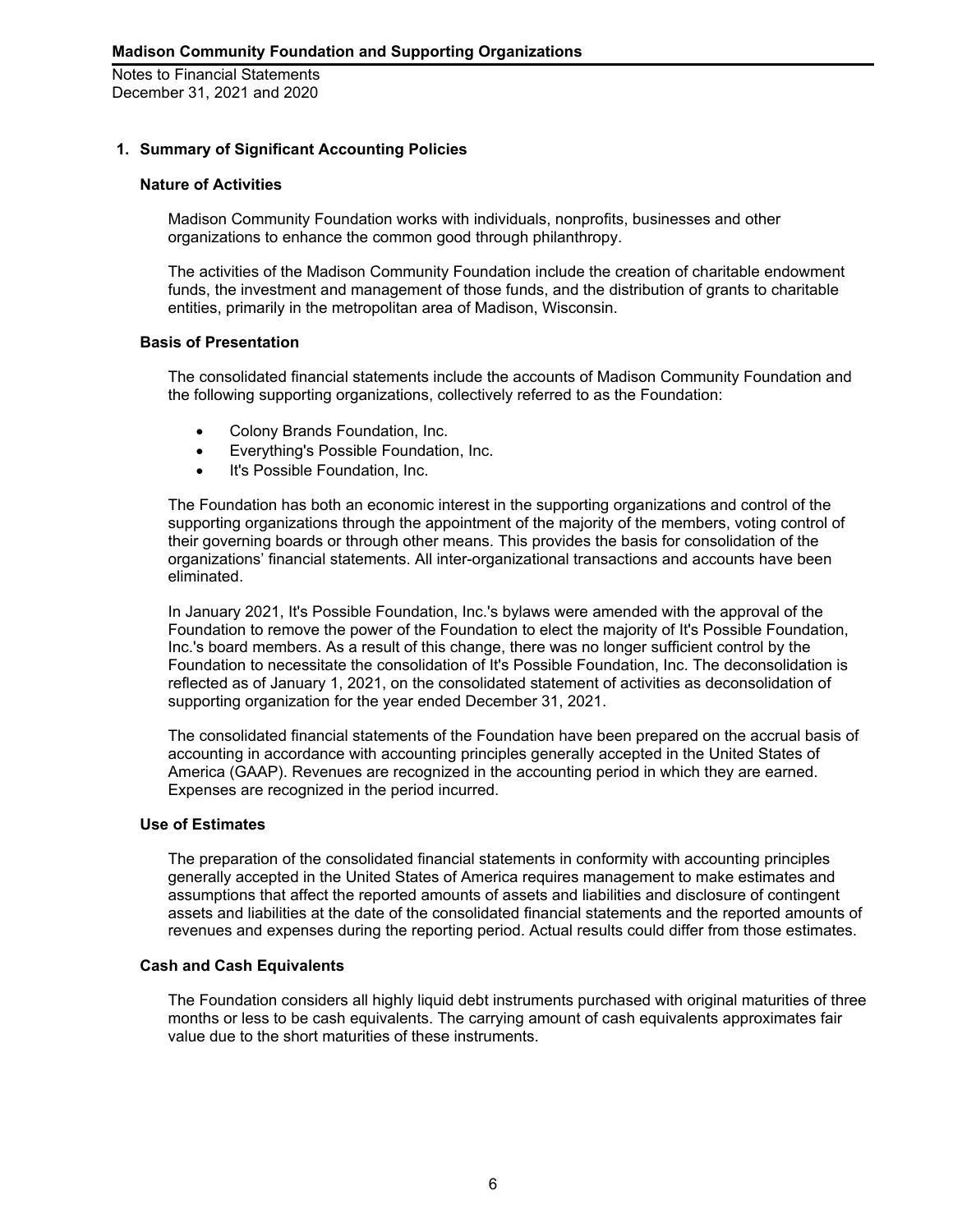# **Certificates of Deposit**

Certificates of deposit, which have maturities longer than three months from the original acquisition date, are not considered to be cash equivalents and are reflected separately on the consolidated statements of financial position. Certificates of deposit are reflected in the consolidated financial statements at cost, which approximates fair value due to the short-term nature of the certificates.

## **Investments**

Investments are generally recorded at fair value based upon quoted market prices, when available, or estimates of fair value. Donated assets are recorded at fair value at the date of donation, or, if sold immediately after receipt, at the amount of sales proceeds received (which are considered a fair measure of the value at the date of donation). Those investments for which fair value is not readily determinable are carried at cost adjusted by observable price changes or, if donated, at fair value at the date of donation, or if no value can be estimated, at a nominal value. The Foundation records the change of ownership of bonds and stocks on the day a trade is made. Investment income or loss and unrealized gains or losses are included in the consolidated statements of activities net of internal and external investment expenses as increases or decreases in net assets without donor restrictions unless the income or loss is restricted by donor or law.

Investment securities are exposed to the risk of market volatility. Due to this risk, it is possible that changes in the fair values of investment securities will occur in the near term and that those changes could materially affect the amounts reported in the consolidated statements of financial position.

# **Property, Furnishings and Equipment**

The Foundation follows the practice of capitalizing all expenditures for property, furnishings and equipment in excess of \$2,500. Furniture and fixtures are depreciated by the straight-line method over the estimated useful lives of the related assets which range from 3 to 7 years. Leasehold improvements are depreciated by the straight-line method over the remaining term of the lease.

# **Land Held for Sale**

Periodically the Foundation will receive donations of land. At December 31, 2021, land held for sale represents one parcel of land that management expects to be sold within one year and is recorded at fair value at date of gift less expected costs to sell. Land held for sale as of December 31, 2021 and 2020 was \$40,000.

# **Beneficial Interest in Charitable Lead Annuity Trust**

The Foundation is a specified beneficiary of assets held by a third-party trustee and has recorded its beneficial interest in these assets. Assets received under the beneficial interest are recorded at their fair value. The discount rate used to estimate the fair value was 2.25 percent at December 31, 2021 and 2020.

#### **Grant Commitments**

Grants made from funds without donor restrictions, including field of interest funds, are approved by the Board of Governors on a semi-annual basis and are reported as expenses of the Foundation at that time. Grant commitments as of December 31, 2021 are payable in 2022.

The Foundation has grant commitments of \$660,000 at December 31, 2021 and 2020 that are deemed conditional due to the grant having a right of return and a barrier. The grant will not be expensed until all barriers have been overcome. Challenge grants are reported as expenses when all restrictions and barriers have been overcome by the grantees.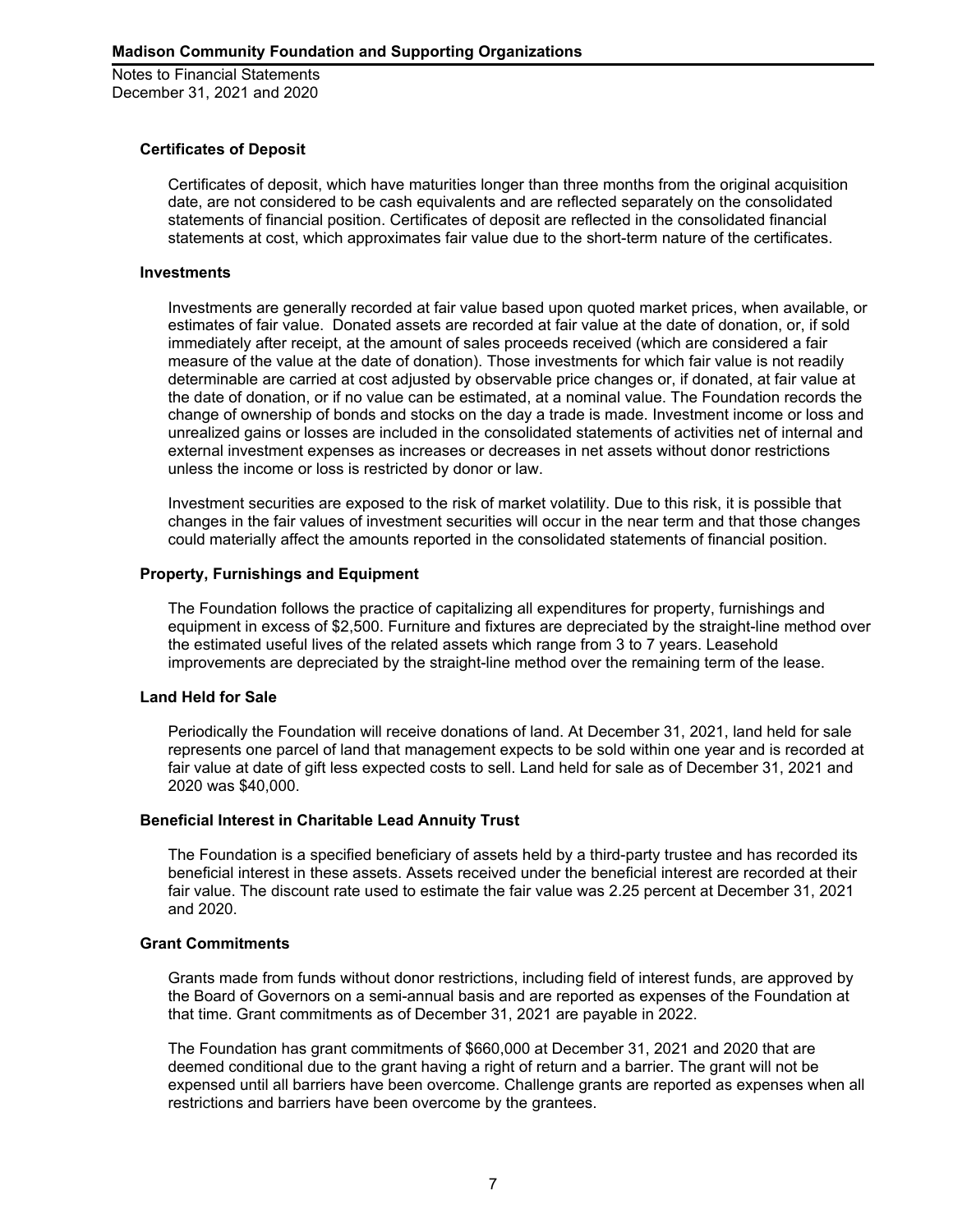#### **Board Designated Net Assets**

The Foundation's Board of Governors has the ability to designate identified amounts of net assets without donor restrictions to be used by management for specific future projects or activities. These designations can be modified or removed by the Board of Governors at any time. The Foundation's Board of Governors has designated amounts.

#### **Net Assets**

Net assets, revenues, gains and losses are classified based on the existence or absence of donorimposed restrictions. Accordingly, net assets of the Foundation are classified and reported as follows:

**Net Assets Without Donor Restrictions** - Net assets available for general use and not subject to donor-imposed restrictions.

**Net Assets With Donor Restrictions** - Net assets subject to donor-imposed restrictions contingent upon specific performance of a future event, a specific passage of time or required to be held in perpetuity.

Net assets with donor restrictions at December 31, 2021 and 2020 represent the fair value of the beneficial interest in a charitable lead annuity trust. Fixed annuity payments will be received from the charitable lead annuity trust. In accordance with current authoritative guidance, future payments are reported as restricted net assets. When annuity payments are collected, the restrictions will have been met and net assets with donor restrictions are released from restrictions and reclassified to net assets without donor restrictions.

Generally, contributions made to the Foundation are recorded as contributions without donor restrictions and are free of donor-imposed restrictions. The Trust Agreement of the Foundation includes a variance provision and powers of modification giving the Board of Governors the power to modify any restriction or condition on the distribution of funds for any specified charitable purposes or to specified organizations if in the sole judgment of the Board of Governors such restriction or condition becomes, in effect, unnecessary, incapable of fulfillment or inconsistent with the charitable needs of the community.

Notwithstanding the net assets without donor restrictions classification, the Foundation consistently follows the policy of respecting donors' grant making preferences.

The Foundation's component funds, which have been combined for presentation purposes, are of various types reflecting the purposes of the donors who have contributed to them and are described as follows:

**Undesignated Funds** - Undesignated funds are those without donor restrictions over which the Board has full discretion in making distributions for charitable purposes to meet community needs.

**Community Impact (CI) Funds** - CI funds are those without donor restrictions over which the Board has full discretion in making distributions for charitable purposes to meet community needs.

**Field of Interest (FOI) Funds** - FOI funds are funds without donor restrictions used at the Board's discretion to meet a general field of charitable need specified by the donor.

**Donor-Designated Funds** - Donor-designated funds are funds where the donor has designated an agency or institution for which support will be provided and are classified as without donor restrictions by virtue of the variance power of the Foundation Board.

**Donor-Advised Funds** - Donor-advised funds are funds without donor restrictions for which the donor has reserved the right to make nonbinding distribution recommendations to the Board of Governors.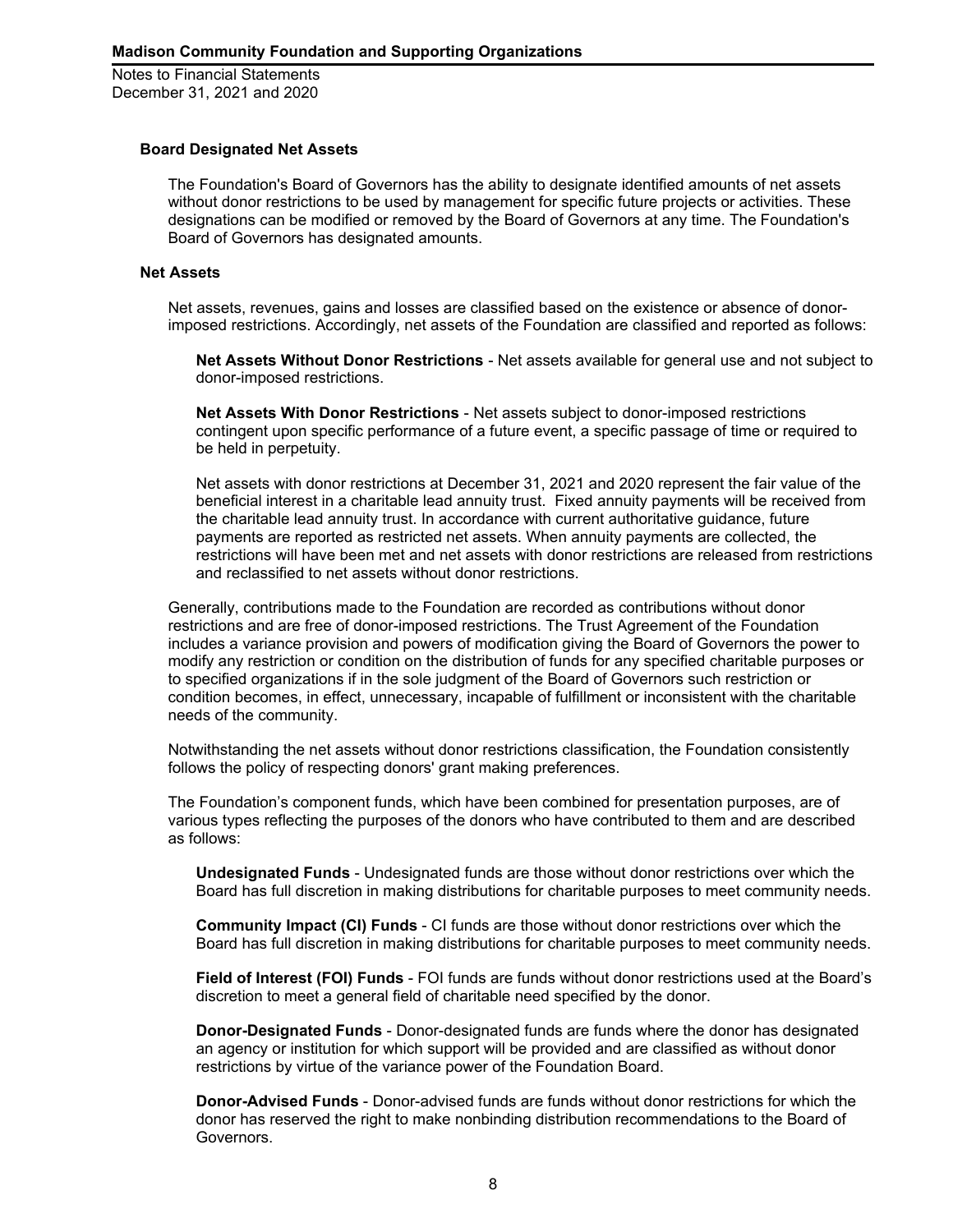> **Administrative Endowment Funds** - Administrative endowment funds are funds established by the Board of Governors to support the annual operating budget and provide a source of funding for extraordinary or nonrecurring operating expenses.

Net assets without donor restrictions consist of the following a December 31:

|                                        |     | 2021          |     | 2020        |
|----------------------------------------|-----|---------------|-----|-------------|
| Undesignated                           | \$  | 1,510,318     | \$  | 1,270,931   |
| Community impact                       |     | 34,101,320    |     | 29,834,062  |
| Field of interest                      |     | 37,276,770    |     | 32,497,616  |
| Donor-designated                       |     | 114,256,556   |     | 108,581,974 |
| Donor-advised                          |     | 51,936,506    |     | 45,056,159  |
| Administrative endowment               |     | 9,903,099     |     | 7,811,072   |
| Supporting organizations, undesignated |     | 105, 167, 991 |     | 98,877,089  |
| Total                                  | \$. | 354,152,560   | \$. | 323,928,903 |

## **Contributions**

Contributions that are restricted by the donor are reported as increases in net assets without donor restrictions if the restrictions expire (that is, a stipulated time restriction ends or purpose restriction is accomplished) in the reporting period in which the revenue is recognized. All other donor-restricted contributions are reported as increases in net assets with donor restrictions. When a restriction expires, net assets with donor restrictions are reclassified to net assets without donor restrictions and reported in the consolidated statements of activities as net assets released from restrictions.

#### **Administrative Fee**

The Foundation assesses an administrative fee on each fund held within the Foundation. The fee is collected at the end of each month, based on the prior month-end fair value of the fund. Fees from component funds are eliminated in the consolidated financial statements. The administrative fee charged to the agency endowments is shown as other income related to agency endowments.

# **Income Tax Status**

The Foundation has received a determination letter from the Internal Revenue Service, classifying the Foundation as a tax-exempt organization under Internal Revenue Code Section 501(c)(3). The Foundation is a tax-exempt community trust which is further classified as a public charity and is eligible to receive tax deductible charitable donations. The supporting organizations are also tax-exempt organizations under Internal Revenue Code Section 501(c)(3).

Management has analyzed the tax positions taken by the Foundation and has concluded that, as of December 31, 2021 and 2020, there are no uncertain positions taken or expected to be taken that would require recognition of a liability (or asset) or disclosure in the consolidated financial statements. The Foundation is subject to routine audits by taxing jurisdictions; however, there are currently no audits in progress for any tax periods.

#### **Related-Party Transactions**

The Foundation has conflict of interest and duality of interest policies designed to avoid any conflict between Board members and staff personnel and their own individual interests and the interests of the Foundation. Board members and staff personnel must advise the Board and management of any direct or indirect interest in any transaction or relationship with the Foundation. Board members must abstain from voting for the approval or denial of any grants or expenditures that affect their individual, professional or business interests.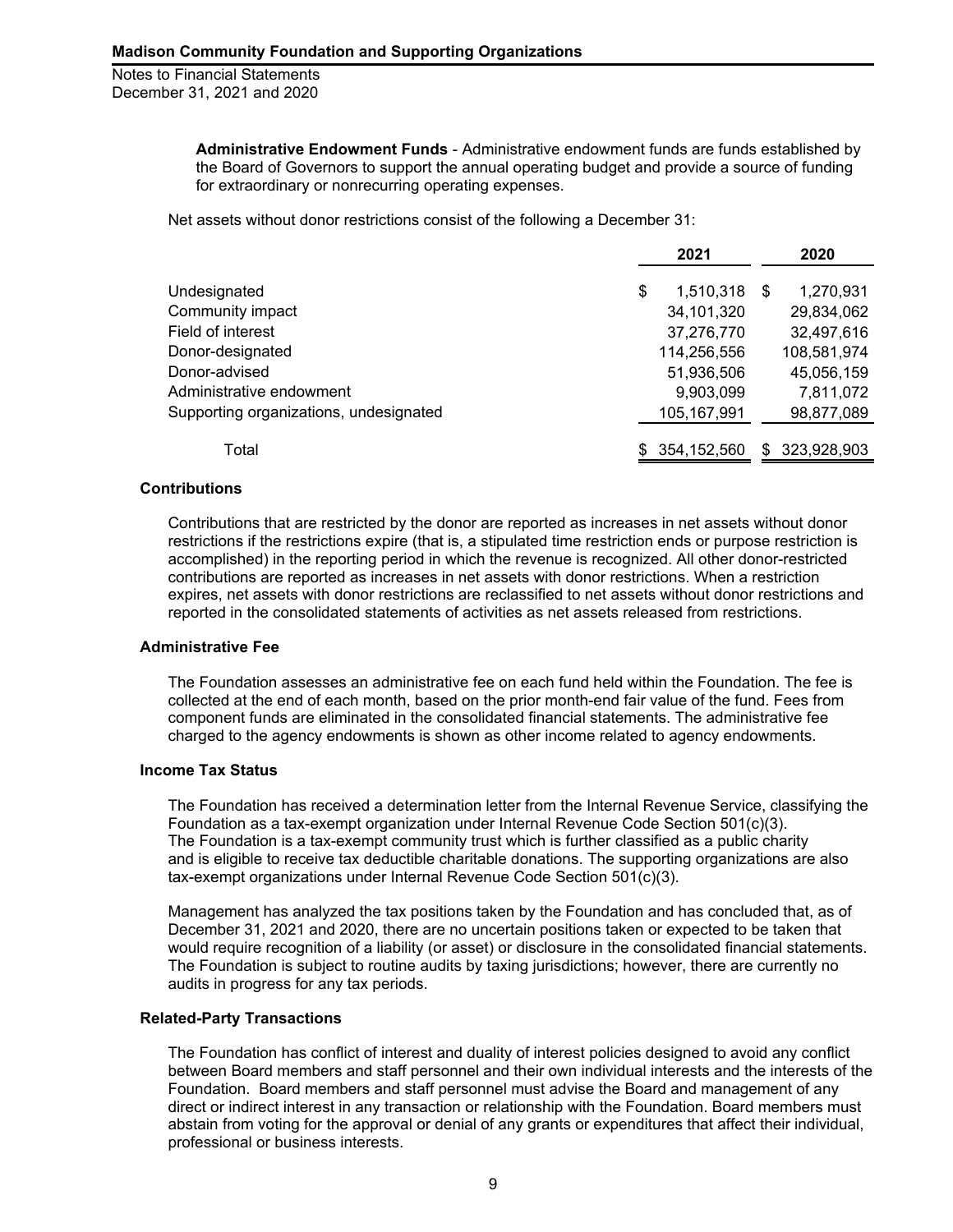# **Operating and Nonoperating Activity**

The consolidated statements of activities reflect the changes in net assets from the Foundation's operating and nonoperating activities. Operating activities consist primarily of activities supporting the mission of the Foundation. Nonoperating activities consist of items that do not relate to the primary activities of the Foundation.

#### **New Accounting Pronouncement**

In September 2020, the Financial Accounting Standards Board issued ASU No. 2020-07, *Not-for-Profit Entities (Topic 958) Presentation and Disclosures by Not-for-Profit Entities for Contributed Nonfinancial Assets*. ASU No. 2020-07 improves financial reporting by providing new presentation and disclosure requirements about contributed nonfinancial assets, including additional disclosure requirements for recognized contributed services. The standard will be required to be applied retrospectively for annual periods beginning after June 15, 2021 (2022). Management is currently assessing the effect that ASU No. 2020-07 will have on its consolidated financial statements.

## **2. Notes Receivable**

The Foundation was the holder of two notes receivable from one company acquired in exchange for the sale of private corporate stock in 2017 and 2016. The note receivable, received in 2016 and referred to as Note 1, was paid in full in 2020. The note receivable, received in 2017 and referred as Note 2, was paid in full in 2021.

There was no allowance for uncollectible notes receivable at December 31, 2020. Management's estimate for the allowance on the notes receivable is based on historical collections, current economic conditions and other relevant factors.

# **3. Fair Value of Financial Instruments**

In accordance with current authoritative accounting guidance, the Foundation discloses and recognizes the fair value of its assets using a hierarchy that prioritizes the inputs to valuation techniques used to measure fair value. The hierarchy gives the highest priority to unadjusted quoted prices in active markets for identical assets or liabilities (Level 1 measurements) and the lowest priority to unobservable inputs (Level 3 measurements). The guidance establishes three levels of fair value hierarchy as follows:

Level 1: Quoted market prices in active markets for identical assets or liabilities.

- Level 2: Observable market based inputs or unobservable inputs that are corroborated by market data.
- Level 3: Unobservable inputs that are not corroborated by market data.

An investment's level within the fair value hierarchy is based on the lowest level of any input that is significant to the fair value measurement. The categorization of an investment within the hierarchy is based upon the pricing transparency of the investment and does correspond to the Foundation's perceived risk of that investment.

As permitted under current authoritative guidance, equity, bond, hedge and real asset funds and limited partnerships for which fair value is measured using net asset value (NAV) per share or its equivalent as a practical expedient have not been categorized within the fair value hierarchy.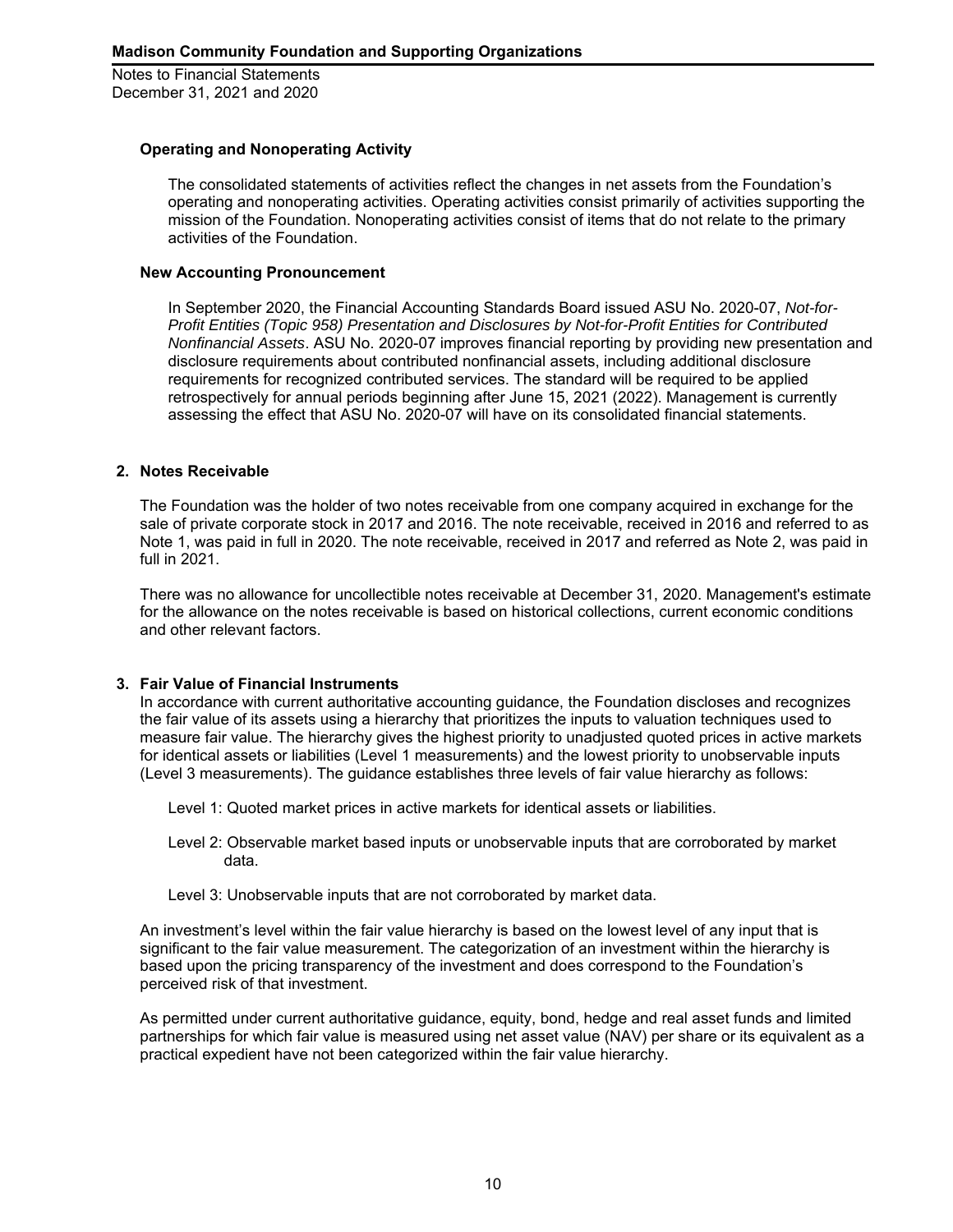Notes to Financial Statements December 31, 2021 and 2020

> The tables below present the balances of investments measured at fair value on a recurring basis as of December 31:

|                              | 2021 |              |    |            |      |                    |    |            |
|------------------------------|------|--------------|----|------------|------|--------------------|----|------------|
|                              |      | <b>Total</b> |    | Level 1    |      | Level <sub>2</sub> |    | Level 3    |
| Mutual fund securities       | \$   | 9,581,690    | \$ | 9,581,690  | \$   |                    | \$ |            |
| Marketable equity securities |      | 63,684,041   |    | 63,684,041 |      |                    |    |            |
| Marketable debt securities   |      | 2,397,934    |    |            |      | 2,397,934          |    |            |
| Private corporate stock      |      | 37,808,800   |    |            |      |                    |    | 37,808,800 |
| Total                        |      | 113,472,465  | S  | 73,265,731 | \$   | 2,397,934          | \$ | 37,808,800 |
| Investments valued at NAV:   |      |              |    |            |      |                    |    |            |
| Equity funds                 |      | 93,931,161   |    |            |      |                    |    |            |
| <b>Bond funds</b>            |      | 46,807,104   |    |            |      |                    |    |            |
| Real asset funds             |      | 8,500,239    |    |            |      |                    |    |            |
| Hedge funds                  |      | 23,389,928   |    |            |      |                    |    |            |
| Limited partnerships         |      | 67,919,803   |    |            |      |                    |    |            |
| <b>Total investments</b>     | \$   | 354,020,700  |    |            |      |                    |    |            |
|                              |      |              |    |            | 2020 |                    |    |            |
|                              |      | <b>Total</b> |    | Level 1    |      | Level <sub>2</sub> |    | Level 3    |
| Mutual fund securities       | \$   | 8,164,044    | \$ | 8,164,044  | \$   |                    | \$ |            |
| Marketable equity securities |      | 31,285,954   |    | 31,285,954 |      |                    |    |            |
| Marketable debt securities   |      | 18,673,395   |    |            |      | 18,673,395         |    |            |
| Private corporate stock      |      | 37,582,400   |    |            |      |                    |    | 37,582,400 |
| Total                        |      | 95,705,793   | \$ | 39,449,998 | \$   | 18,673,395         | S  | 37,582,400 |
| Investments valued at NAV:   |      |              |    |            |      |                    |    |            |
| <b>Equity funds</b>          |      | 92,669,772   |    |            |      |                    |    |            |
| <b>Bond funds</b>            |      | 40,007,783   |    |            |      |                    |    |            |
| Real asset funds             |      | 9,597,357    |    |            |      |                    |    |            |
| Hedge funds                  |      | 19,008,814   |    |            |      |                    |    |            |
| Limited partnerships         |      | 46,293,484   |    |            |      |                    |    |            |
| <b>Total investments</b>     | \$   | 303,283,003  |    |            |      |                    |    |            |

The beneficial interest in charitable lead annuity trust where the Foundation is not the trustee but is named as a specified beneficiary is considered a Level 3 item as the valuation is based on significant unobservable inputs that are not corroborated by market data. The fair value of the beneficial interest in charitable lead annuity trust is based on the present value of the future cash flows expected to be received based on an appropriate discount rate.

The Foundation received a contribution of a beneficial interest in charitable lead annuity trust of \$744,647 during the year ended December 31, 2019. The Foundation received \$95,613 from the beneficial interest in charitable lead annuity trust during the years ended December 31, 2021 and 2020.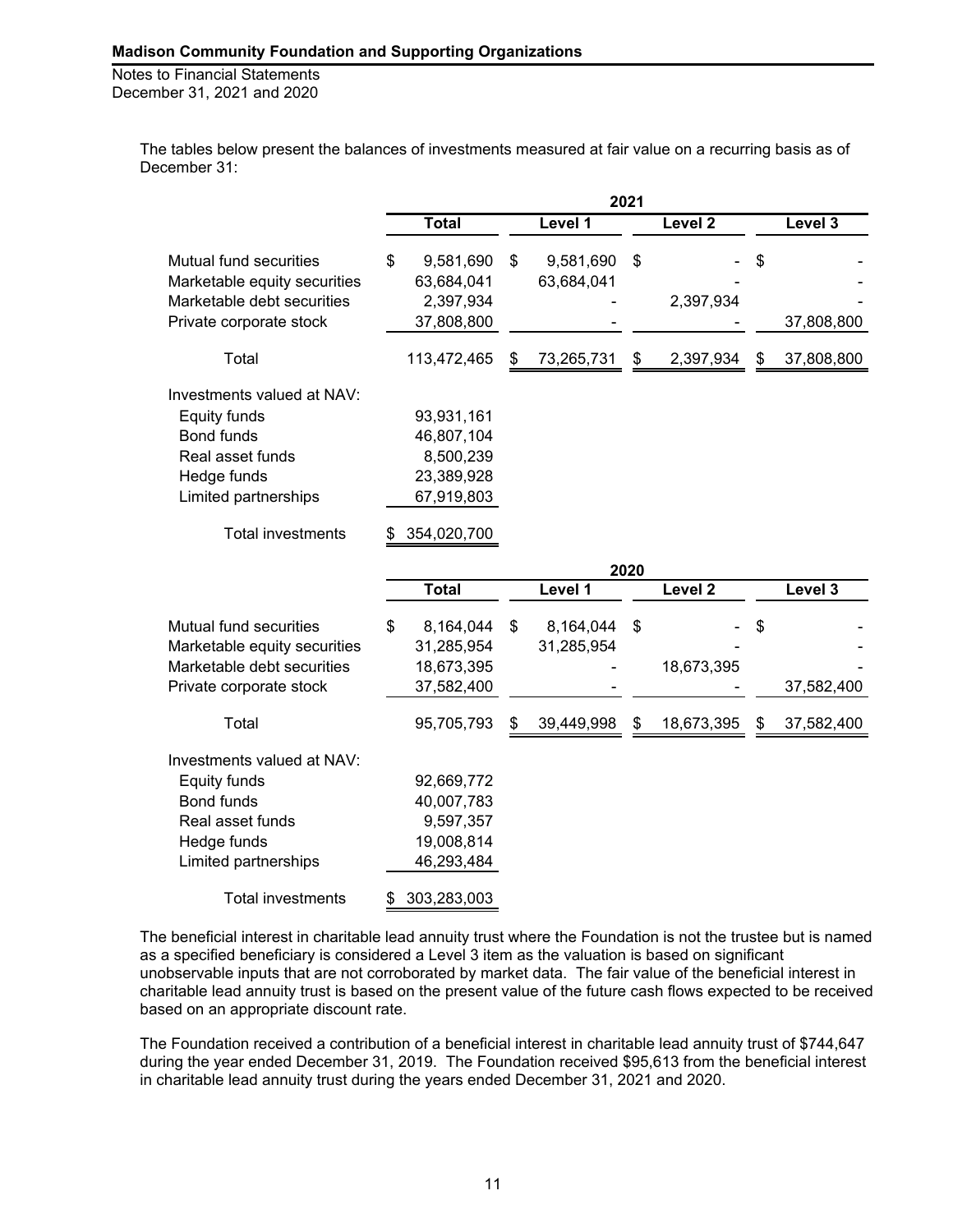> Valuation is the responsibility of the Foundation's management, which reports financial results and valuation changes to the Board of Governors on a quarterly basis. Management relies on the investment custodian and investment managers to provide valuation and pricing data for most classes of investments. The investment managers provide reports to management each month and to the Foundation's investment committee each quarter. Investment performance results and summaries are also reported to the Board of Governors after each quarterly investment committee meeting. Management evaluates pricing information provided by the investment managers through various processes: including comparison to public market data; purchases or sales of assets at the reported values; back testing with reference to reported and market performance data; review of audited financial statements and net asset values of fund holdings; and review of tax filings provided by fund managers.

The following methods were used to estimate the fair value of each class of financial instrument:

**Mutual Fund Securities and Marketable Equity Securities** - These securities consist entirely of publicly-traded securities that are priced by an investment manager or custodian with reference to available quotations for identical assets. Management is able to verify the pricing by referencing publicly available market data.

**Marketable Debt Securities** - Many fixed income securities do not trade on a daily basis so, in the absence of available quotations for identical assets, must be valued using other methods. These securities are valued by the investment custodian through the use of outside pricing services. Such services employ pricing models and applications incorporating inputs such as: security quality, cash flow, maturity and coupon, supplemental research and evaluation and review of recent broker-dealer market price quotations for similar securities.

**Private Corporate Stock** - The stock is valued by an independent appraiser each year based on the company's audited financial results. The fair value estimate uses the discounted cash flow method under the income approach and is based on a five-year projection of net cash flows. The Foundation also applies discounts for a lack of control and lack of marketability. There are also transactions at the appraised value during the year and subsequent to year-end. The stock has restrictions on the resale and the company Foundationhas the right of first refusal.

Investments valued at NAV:

**Equity Funds, Bond Funds and Real Asset Funds** - These funds hold traded securities priced by independent sources. The investment manager provides a high level of transparency into the holdings of the funds, which provides the basis for the NAV calculation for each fund. The NAV is used to provide the valuation for these funds. The Foundation and the investment manager have had investments into and redemptions out of these funds at the NAV price on a regular basis throughout the year.

**Hedge Funds** - The Foundation uses the reported NAV of its shares in these funds as a practical expedient to determine the fair value of this class of investments. The Foundation and investment manager can document investments into and redemptions out of these funds, at the reported NAV, at various times throughout the year. However, transparency is not provided into these funds or to the underlying assets on which the NAV is based.

**Limited Partnerships** - These partnerships invest primarily in other limited partnerships formed for the purpose of making investments in underlying companies. These investments do not have the liquidity to provide for regular observable redemption activity. They also do not provide transparency into the underlying holdings of the funds. The inputs in the valuation of these funds are unobservable. The Foundation uses the capital balances of its interests in these partnerships as a practical expedient to determine the fair value of these funds. The capital balance represents the Foundation's proportionate share of its percentage of the capital of the partnerships as reported by their general partners. Due to a one quarter lag in reporting results, most partnerships are valued as of September 30 adjusted by cash flows that occurred from the valuation date to December 31. The difference is not considered to be material.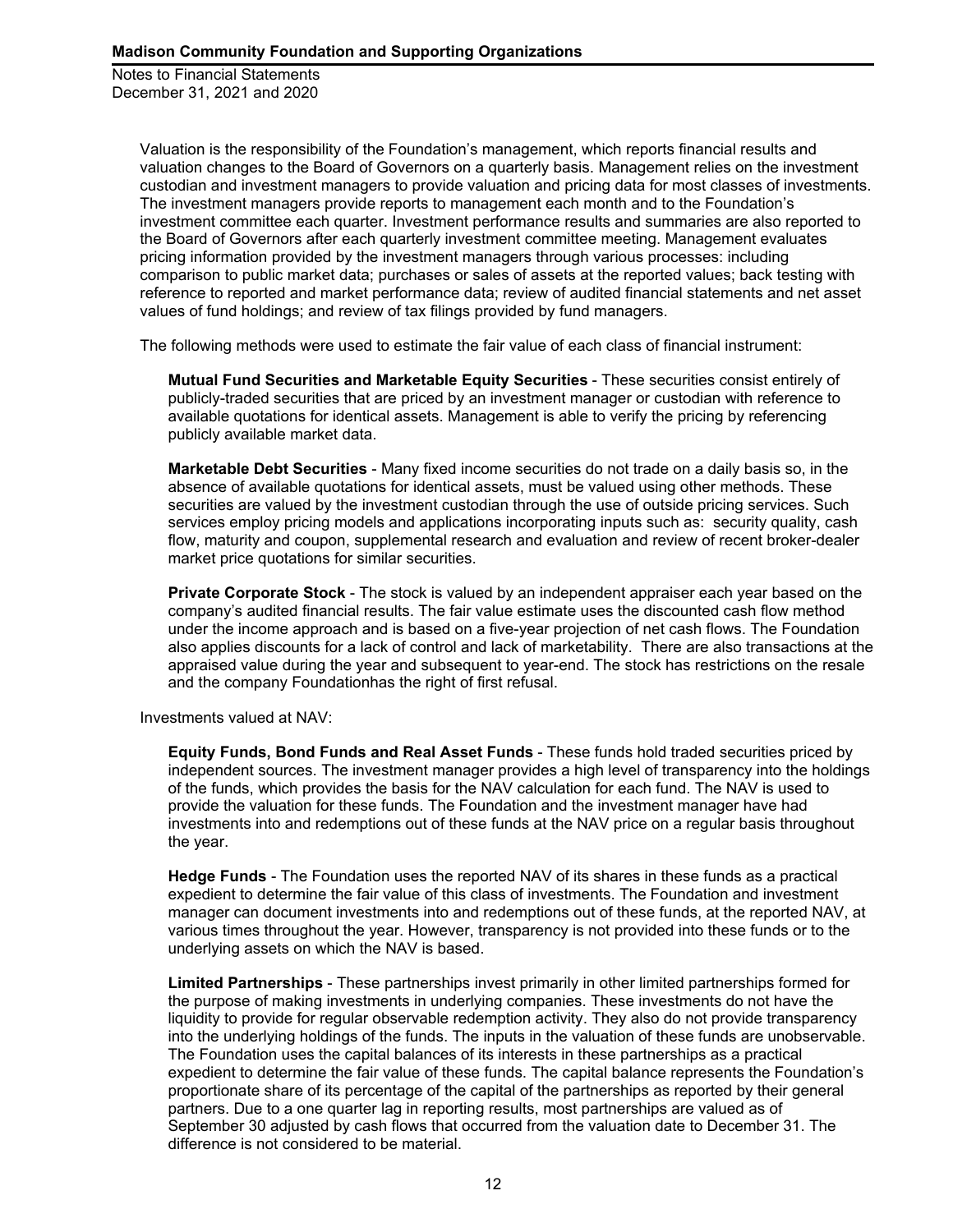# **4. Investments**

The following summarizes the Foundation's investments at December 31:

|                                                       | 2021 |                          |      |                          | 2020 |                          |    |                          |
|-------------------------------------------------------|------|--------------------------|------|--------------------------|------|--------------------------|----|--------------------------|
|                                                       |      | <b>Fair Value</b>        | Cost |                          |      | <b>Fair Value</b>        |    | Cost                     |
| Equity funds<br>Bond funds                            | \$   | 93,931,161<br>46,807,104 | S    | 44,805,727<br>43,477,783 | S    | 92,669,772<br>40,007,783 | S  | 50,319,498<br>36,303,105 |
| Real asset funds                                      |      | 8,500,239                |      | 7,073,879                |      | 9,597,357                |    | 8,978,390                |
| Mutual fund securities                                |      | 9,581,690                |      | 6,963,782                |      | 8,164,044                |    | 6,136,453                |
| Marketable equity securities                          |      | 63,684,041               |      | 52,216,459               |      | 31,285,954               |    | 24,341,995               |
| Marketable debt securities<br>Private corporate stock |      | 2,397,934<br>37,808,800  |      | 2,276,511<br>37,582,400  |      | 18,673,395<br>37,582,400 |    | 9,144,553<br>37,582,400  |
| Hedge funds                                           |      | 23,389,928               |      | 22,111,065               |      | 19,008,814               |    | 17,876,489               |
| Limited partnerships                                  |      | 67,919,803               |      | 48,056,444               |      | 46,293,484               |    | 42,083,331               |
| Total                                                 |      | 354,020,700              | S    | 264,564,050              | S    | 303,283,003              | \$ | 232,766,214              |

The Foundation's investment strategy incorporates a diversified asset allocation approach and maintains*,* within defined limits, exposure to the global equity, fixed-income, real asset and private equity markets. This strategy provides the Foundation with a long-term asset mix that is most likely to meet the Foundation's long-term return goals with the appropriate level of risk.

The investments valued at NAV were entered into to diversify the Foundations portfolio. The Foundation's management, the investment committee of the Board of Governors and the Foundation's external investment consultants review reports provided by general partners. The Foundation's external investment consultants attend meetings of the various general partners in order to evaluate the risk associated with these investments. In addition, the Foundation monitors its portfolio mix to ensure that it is in accordance with Board policy. For all of the alternative investments, the Foundation utilizes funds of funds to diversify the risk inherent in such investments.

The following provides additional information about the attributes of certain investments which do not have daily liquidity.

|              | <b>Investment Objective</b>                                                                                                                                       | <b>Unfunded</b><br><b>Commitments</b> | <b>Redemption</b><br><b>Frequency</b> | <b>Redemption</b><br><b>Notice Period</b> |
|--------------|-------------------------------------------------------------------------------------------------------------------------------------------------------------------|---------------------------------------|---------------------------------------|-------------------------------------------|
| Equity funds | Provide an actively managed, multi-<br>manager investment program that<br>will provide broad exposure to the<br>global equity markets.                            | None                                  | Weekly and<br>Monthly                 | 5 days                                    |
| Bond funds   | Add value above the return of the<br>broad U.S. bond market over a full<br>market cycle while reducing risk<br>through diversification of manager<br>allocations. | None                                  | Daily, Weekly<br>and Monthly          | $2-30$ days                               |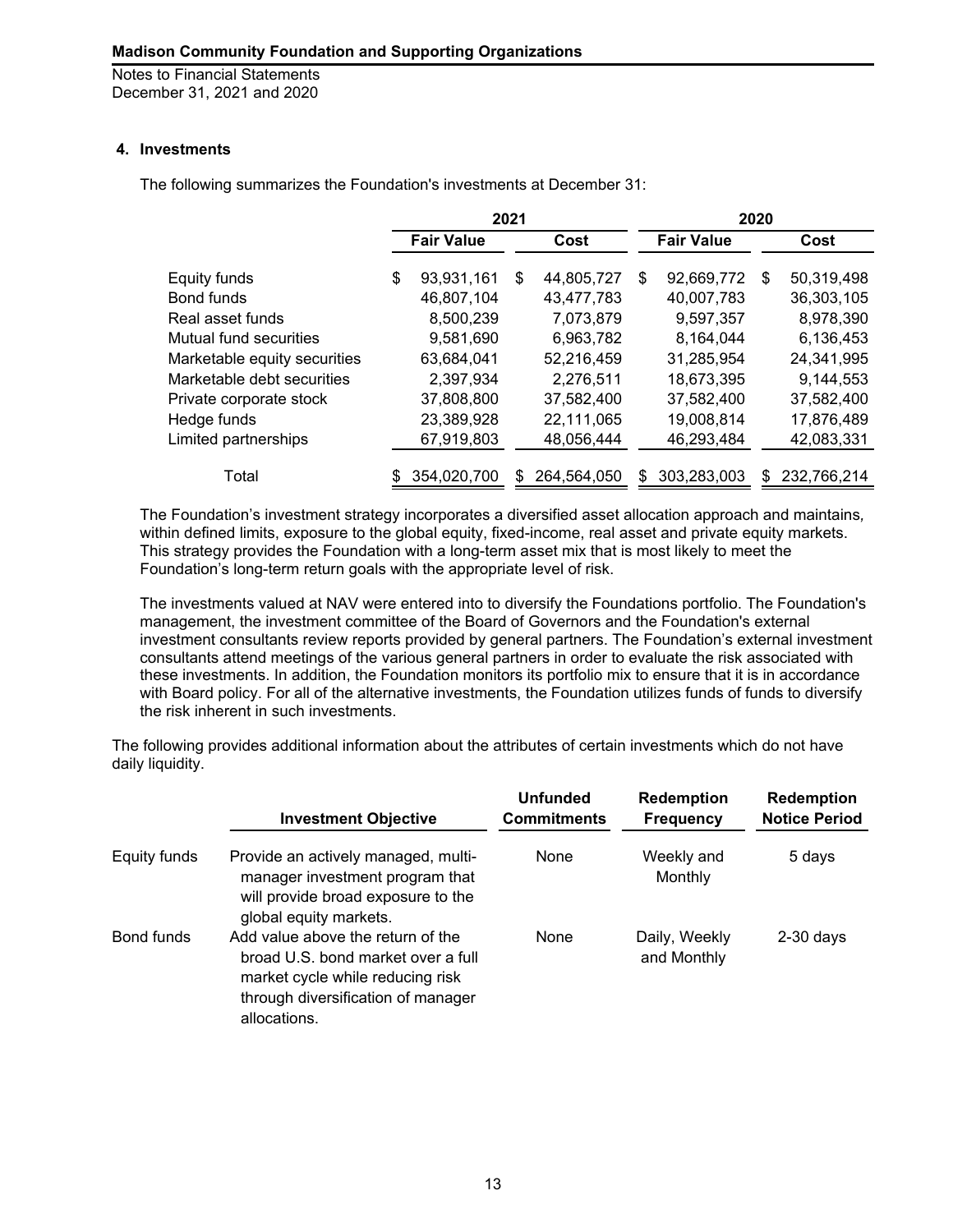Notes to Financial Statements December 31, 2021 and 2020

|                                | <b>Investment Objective</b>                                                                                                                                                                                                                                                     | <b>Unfunded</b>            | <b>Redemption</b>                                             | <b>Redemption</b>              |
|--------------------------------|---------------------------------------------------------------------------------------------------------------------------------------------------------------------------------------------------------------------------------------------------------------------------------|----------------------------|---------------------------------------------------------------|--------------------------------|
| Real asset<br>funds            | Allocate assets across a broad<br>spectrum of natural resource or<br>real asset categories based on a<br>multi-manager approach, allocating<br>assets to sub-advisors or sub-funds<br>managed by sub-advisors.                                                                  | <b>Commitments</b><br>None | <b>Frequency</b><br>Daily                                     | <b>Notice Period</b><br>2 days |
| Hedge funds                    | Provide a marketable alternative<br>strategies investment program<br>capable of producing consistently<br>positive returns regardless of the<br>direction of the broader markets.                                                                                               | None                       | Quarterly, subject<br>to 25 percent<br>investor level<br>gate | 65 days                        |
| Private equity<br>partnerships | Invest in private limited partnerships<br>which, in turn, make investments in<br>equity securities, warrants or other<br>options that are generally not<br>actively traded at time of<br>investment. Investee companies<br>include U.S., international and<br>emerging markets. | \$21,740,000               | n/a                                                           | n/a                            |
| Real estate<br>partnerships    | Invest in a diversified pool of real<br>estate investments in key U.S. and<br>international markets.                                                                                                                                                                            | \$8,788,000                | n/a                                                           | n/a                            |

The investments in partnerships can never be redeemed. Rather distributions are made by the general partner as the underlying assets are sold, generally after 5 to 15 years.

# **5. Liquidity**

The following summarizes the Foundation's financial assets available for grants and other expenses within one year of the consolidated statements of financial position date at December 31:

|                                                            |     | 2021                       |   | 2020         |
|------------------------------------------------------------|-----|----------------------------|---|--------------|
| Cash and cash equivalents                                  | \$  | 33,276,969                 | S | 37, 185, 343 |
| Certificates of deposit                                    |     | 1,752,000                  |   | 1,750,000    |
| Interest and dividends receivable                          |     | 172,957                    |   | 918,364      |
| Notes receivable                                           |     |                            |   | 10,107,345   |
| Redeemable investments less private corporate stock net of |     |                            |   |              |
| unfunded commitments                                       |     | 216,961,097                |   | 193,801,919  |
| Total                                                      | \$. | 252,163,023 \$ 243,762,971 |   |              |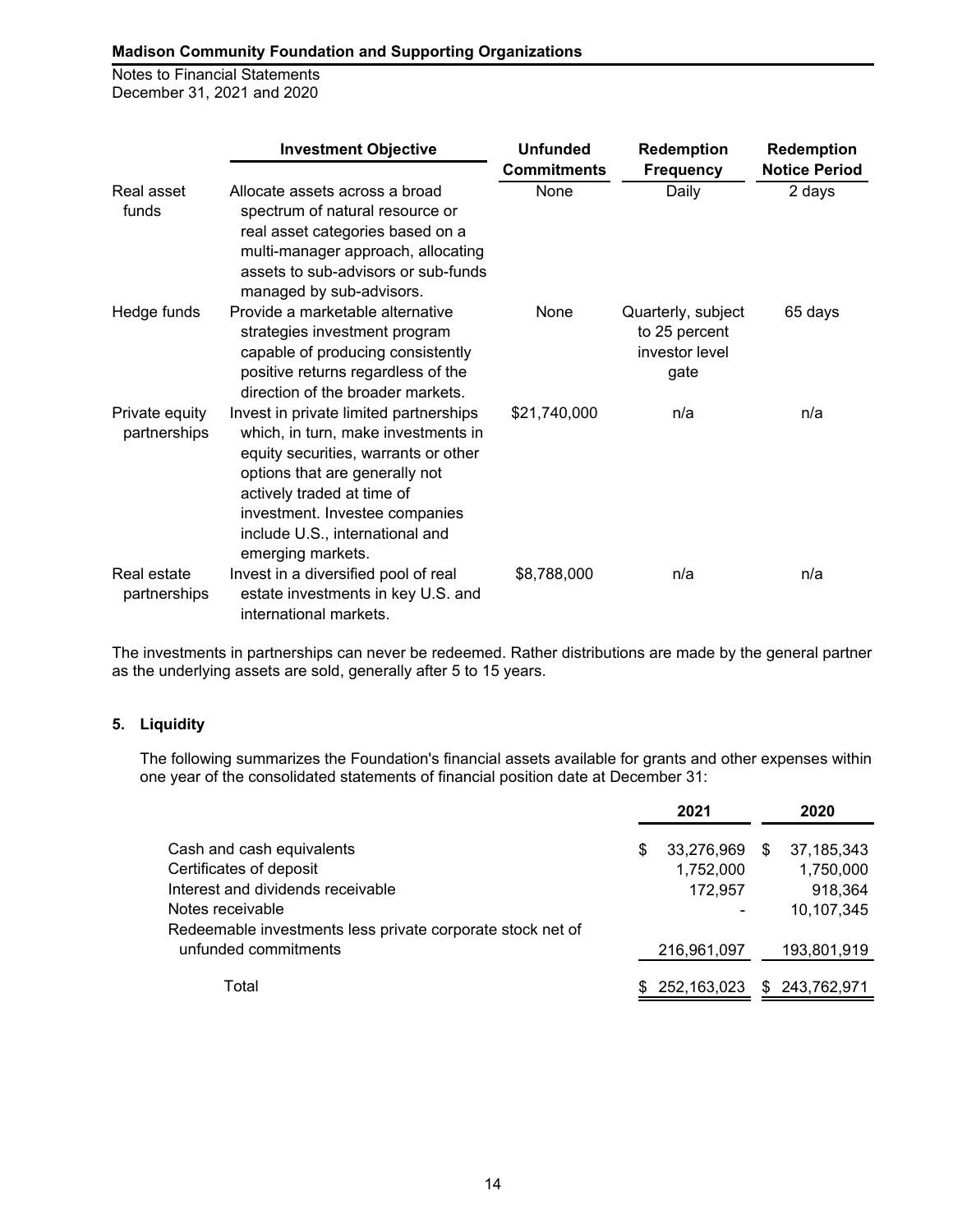The assets above include:

- \$181,837,872 and \$166,498,775 as of December 31, 2021 and 2020, respectively, held in funds governed by fund agreements which provide that, under normal circumstances, grant distributions will be made in accordance with an annual spending policy approved by the Foundation's Board of Governors; the policy for 2022 and 2021 will be 4.25 percent of the trailing 20 quarter average balance of each individual fund; totaling \$8,406,068 and \$7,690,199 for all of those funds for 2022 and 2021, respectively.
- \$5,087,339 and \$5,339,210 as of December 31, 2021 and 2020, respectively, held in funds governed by fund agreements that provide that, under normal circumstances, grant distributions will be limited to 20 percent of the beginning of the year fund balance which is \$1,017,468 and \$1,067,842 for 2022 and 2021, respectively.

As part of the Foundation's liquidity management, it structures its financial assets to be available as grant distributions, general expenditures, liabilities and other obligations become due. The Foundation holds cash in excess of daily requirements in money market accounts and certificates of deposit.

# **6. Funds Held for Other Organizations For Agency Endowments**

Current authoritative accounting guidance establishes standards for transactions in which a recipient entity accepts a contribution from a donor and agrees to transfer those assets, the return on investment of those assets, or both, to an entity that is specified by the donor. This guidance specifically requires that if a not-for-profit organization establishes a fund at the recipient entity with its own funds and specifies itself as the beneficiary of that fund, the recipient entity must account for the transfer of such assets as a liability. The Foundation refers to such funds as agency endowments.

The Foundation maintains variance power and legal ownership of agency endowment funds and, as such, continues to report the funds as assets of the Foundation. However, in accordance with current authoritative accounting guidance, a liability has been established for the present value of the future payments expected to be made to the not-for-profit organizations, which is generally equivalent to the fair value of the funds.

At December 31, 2021 and 2020 the Foundation was the owner of 249 and 243 agency endowment funds with a combined fair value of \$32,584,450 and \$27,365,730, respectively. All financial activity for the years then ended related to these funds is segregated in the consolidated statements of activities and has been classified as a liability in the consolidated statements of financial position.

# **7. Endowments**

The Foundation has set up endowment funds which comply with and follow current authoritative literature, which provides guidance on classifying net assets associated with endowment funds held by organizations that are subject to an enacted version of the Uniform Prudent Management of Institutional Funds Act (UPMIFA). A key component of the guidance is a requirement to classify the donor-restricted endowment fund as net assets with donor restrictions until appropriated for expenditure. The State of Wisconsin adopted a version of UPMIFA effective August 4, 2009.

The Foundation's endowment funds consist of funds established for the purpose of providing a consistent and reliable source of operational funding. Its endowment includes quasi-endowment funds. The Foundation's first administrative endowment fund was established through a challenge grant, followed by the establishment of additional funds. As required by GAAP, net assets associated with endowment funds are classified and reported based on the existence or absence of donor-imposed restrictions.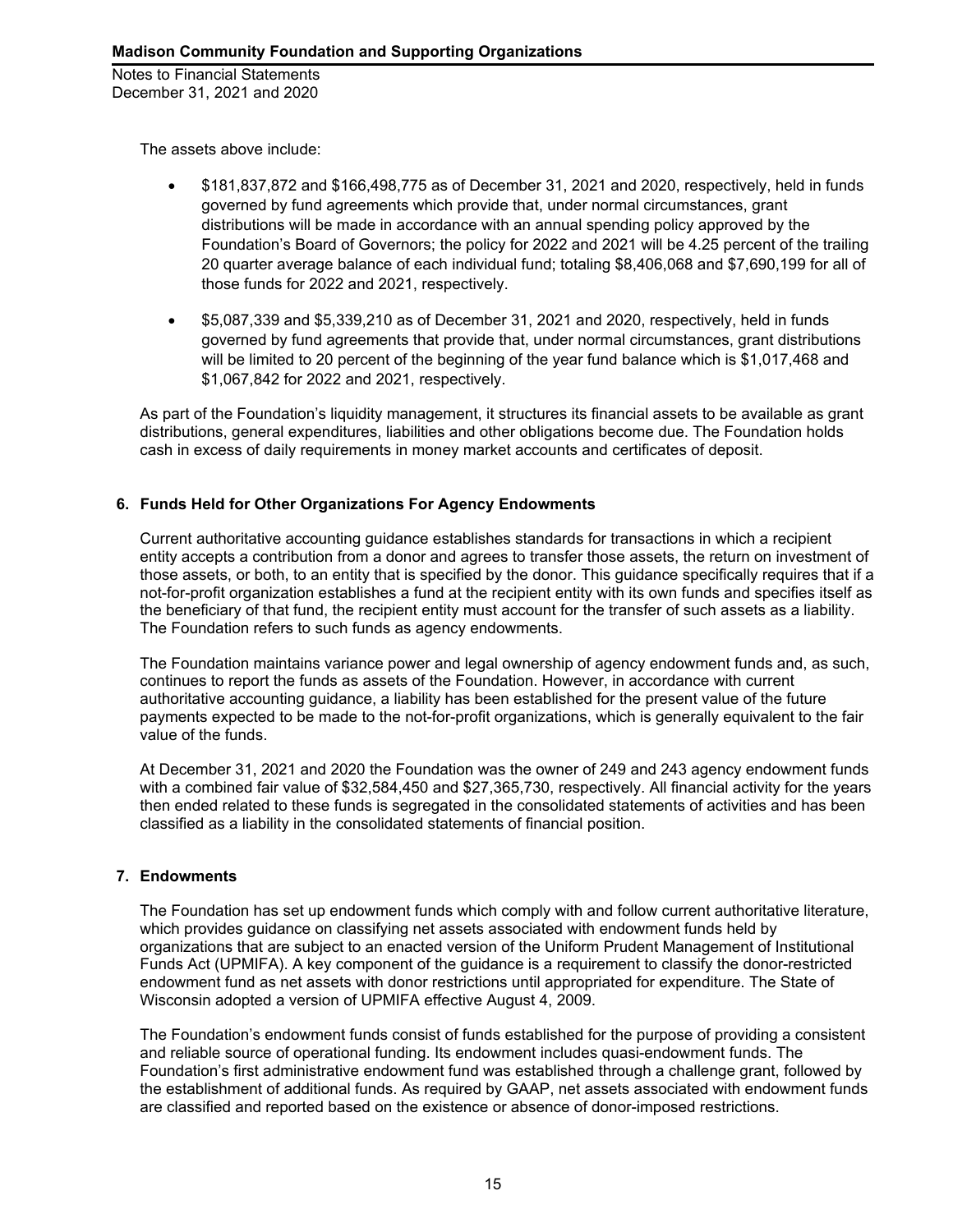> The Foundation has interpreted UPMIFA enacted in the State of Wisconsin as requiring the creation of an endowment of permanent duration with the original value of a donor's gift when a donor's gift instrument evidences such intent by use of terminology consistent with UPMIFA, unless other language in the gift instrument limits the duration or purpose of the fund. As a result of this interpretation, the Foundation classifies as net assets with donor restrictions (a) the original value of the gifts donated to the perpetual endowment, (b) the original value of subsequent gifts to the perpetual endowment, (c) accumulations to the perpetual endowment made in accordance with the direction of the applicable donor gift instrument at the time the accumulation is added to the fund and (d) earnings that have not been appropriated.

The Board designated quasi-endowment funds are classified as net assets without donor restrictions at December 31:

|                                                   | 2021               | 2020      |
|---------------------------------------------------|--------------------|-----------|
| Administrative endowment fund                     | \$<br>6,063,073 \$ | 4,958,274 |
| Dr. Margaret C. Winston fund                      | 1,773,341          | 1,499,513 |
| Lussier fund for MCF                              | 385,652            | 244,982   |
| Joseph T. Steuer and Jamie G. Steuer fund for MCF | 593,797            |           |
| Administrative operating reserve                  | 799,231            | 780,548   |
| Administrative relocation fund                    | 288,005            | 327,755   |
| Total administrative endowments                   | \$<br>9.903.099    | 7,811,072 |

Changes in endowment net assets for the years ended December 31, 2021 and 2020:

| Endowment net assets, December 31, 2019<br>Investment gain | \$<br>6,892,605<br>538,557 |
|------------------------------------------------------------|----------------------------|
| Contributions                                              | 533,028                    |
| Appropriations/payout                                      | (153, 118)                 |
| Endowment net assets, December 31, 2020                    | 7,811,072                  |
| Investment gain                                            | 1,372,737                  |
| Contributions                                              | 853,037                    |
| Appropriations/payout                                      | (133, 747)                 |
| Endowment net assets, December 31, 2021                    | \$<br>9,903,099            |

The endowment funds are governed by the endowment policy established and approved by the Board of Governors. The endowment policy follows the investment policy guidelines established by the Board investment committee and approved by the full Board of Governors. The investment policy seeks to achieve investment returns that cover annual spending, fees and anticipated inflation. To satisfy its long-term rate of return objectives, the Foundation relies on a total return strategy in which investment returns are achieved through both capital appreciation (realized and unrealized) and current yield (interest and dividends).

The Foundation endowment assets are governed by a spending policy that seeks to distribute a specific payout rate from the endowment base to support the Foundation's programs. The endowment base is defined as the rolling average of market value for the most recent 20 quarters. The payout rate is 4.25 percent of the endowment base quarterly.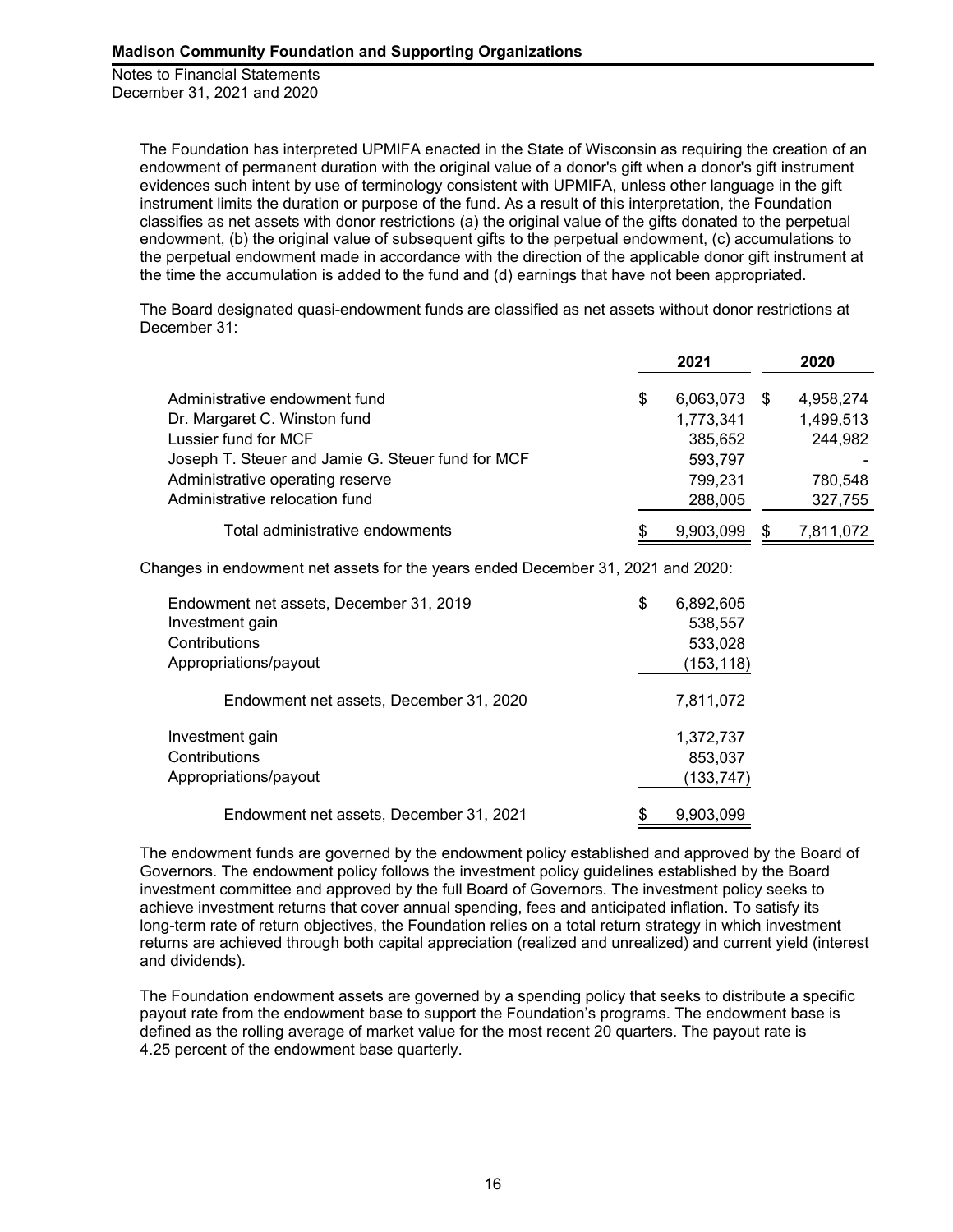# **8. Gift Annuities**

The Foundation records gift annuity assets received at their fair value. The actuarially-determined present value of the future annuity cash flows required to be paid to the annuitants is recorded as a liability in the consolidated statements of financial position. The Foundation used discount rates ranging from 1.00 to 7.00 percent for the years ended December 31, 2021 and 2020. The Foundation records the difference between the fair value of the gift annuity assets and the actuarially-determined present value of future cash flows as contribution revenue in the year the gift annuity is received.

Contribution revenue for charitable gift annuities received during the years ended December 31, 2021 and 2020 was \$3,965 and \$23,802, respectively. The total assets for charitable gift annuities were \$1,933,870 and \$1,953,438, as of December 31, 2021 and 2020, respectively, and are included in investments on the consolidated statements of financial position.

# **9. Deferred Compensation**

The Foundation has entered into deferred compensation agreements with its President and former President. The agreements call for the Foundation to accrue an amount, determined annually by the Board of Governors subject to the limitations of Section 457 of the Internal Revenue Code, to the plan each year. Earnings on the deferred compensation funds accumulate at the prime rate (effective rate of 3.25 percent at December 31, 2021 and 2020). The amount charged to expense under these agreements was \$15,245 for 2021 and \$15,345 for 2020. Monthly payments under the agreement with the former President began in 2013.

# **10.Retirement Plan**

The Foundation has a tax deferred retirement plan available to substantially all of its employees. Any benefits-eligible employee may make voluntary contributions to this plan. For an employee who has attained 21 years of age, completed at least 12 months and 1,000 hours of service and makes a voluntary contribution of at least 1 percent of annual compensation to the plan, the Foundation makes a contribution to the plan. The Foundation's contribution was equal to 6 percent of the employee's annual compensation in 2021 and 2020. The plan is funded through the purchase of mutual fund securities. The plan is intended to qualify under Section 403(b) of the Internal Revenue Code and is subject to the provisions of the Employee Retirement Income Security Act. Contributions to the plan totaled \$69,249 and \$62,357 for the years ended December 31, 2021 and 2020, respectively.

# **11.Related Organizations**

The Evjue Foundation and Terry Family Foundation are supporting organizations to the Foundation. The Foundation appoints board representatives to each of these supporting organizations but does not appoint the majority of the board. Due to lack of control, these organizations are not included in the consolidated financial statements. These supporting organizations paid contributions of \$48,000 and \$19,552, respectively, to the Foundation during 2021 and \$48,000 and \$24,325 respectively, during 2020.

# **12.Functional Expenses**

Functional expenses are those expenses incurred by the v in the accomplishment of its stated mission. They can be further categorized as follows:

 Program services, including awarded grants, support and education to other nonprofits, research on the local nonprofit field and philanthropic leadership;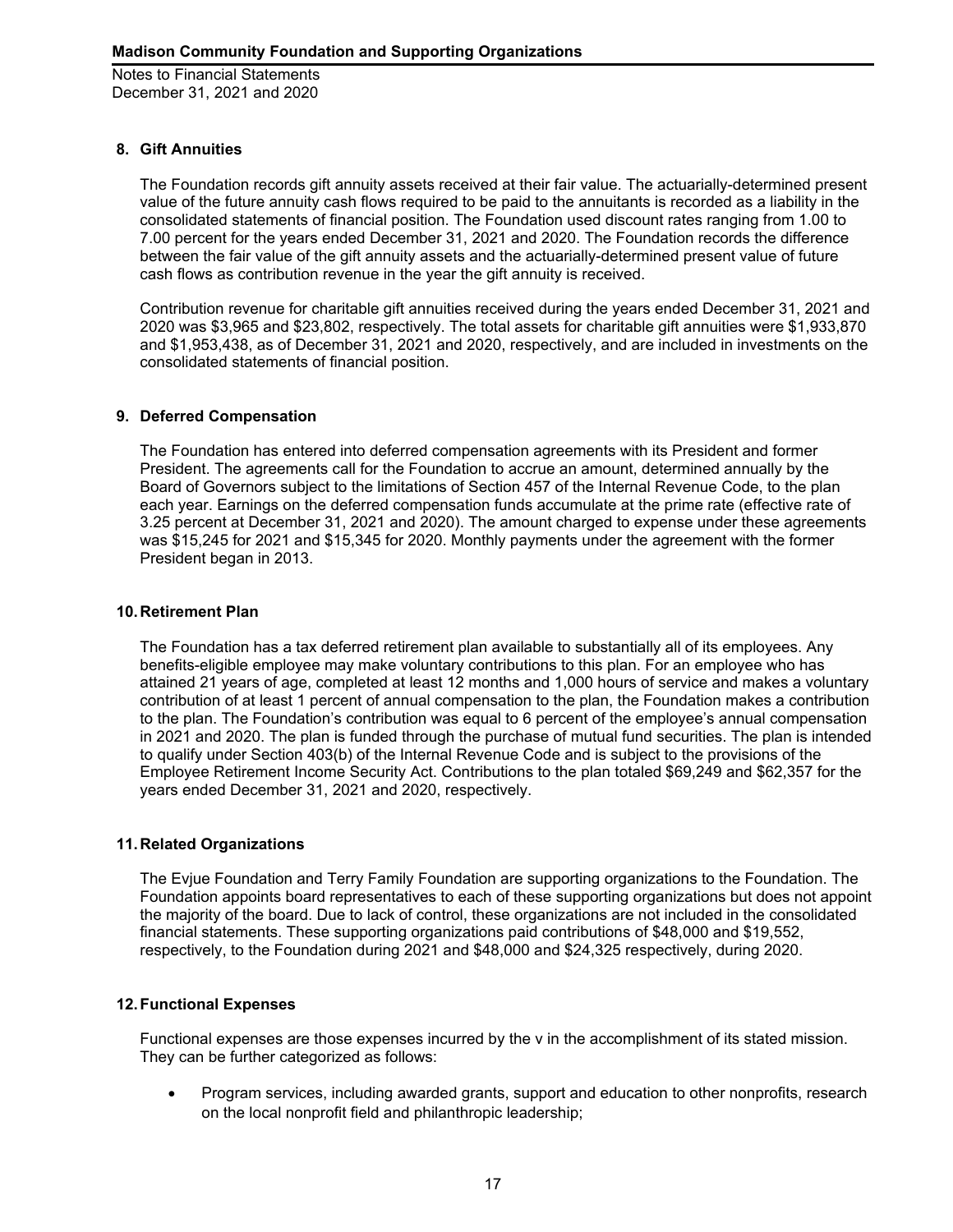- Management and general, including expenses that benefit the Foundation as an entity, governance, and the management and administration of component funds;
- Development and fundraising, including originating and stewarding relationships with donors and fundholders.

The consolidated financial statements report categories of expenses that are attributed to more than one program or supporting function. Therefore, expenses require allocation on a reasonable basis that is consistently applied. Personnel expenses are allocated on the basis of estimates of time or effort. Facilities, supplies and other expenses are allocated on the basis of headcount or other reasonable bases.

Expenses of the Foundation by function are as follows for the year ended December 31:

|                                 | 2021 |                            |      |                                  |    |                    |    |            |  |
|---------------------------------|------|----------------------------|------|----------------------------------|----|--------------------|----|------------|--|
|                                 |      | Program<br><b>Services</b> |      | <b>Management</b><br>and General |    | <b>Fundraising</b> |    | Total      |  |
| Grants                          | \$   | 33,367,139                 | - \$ | $\sim$                           | \$ | $\blacksquare$     | \$ | 33,367,139 |  |
| Personnel                       |      | 252,407                    |      | 721,919                          |    | 520,538            |    | 1,494,864  |  |
| Professional development        |      | 722                        |      | 4,444                            |    | 2,659              |    | 7,825      |  |
| Office facilities and equipment |      | 26,238                     |      | 85.427                           |    | 71,393             |    | 183,058    |  |
| Office operations               |      | 14,453                     |      | 47,061                           |    | 113,581            |    | 175,095    |  |
| Professional fees and dues      |      | 5,280                      |      | 50,051                           |    | 85,694             |    | 141,025    |  |
| Communications and marketing    |      | 4,117                      |      | 50,892                           |    | 69,000             |    | 124,009    |  |
| Meetings, events and travel     |      | 2,077                      |      | 10,863                           |    | 26,390             |    | 39,330     |  |
| Total                           |      | 33,672,433                 | \$   | 970,657                          | \$ | 889,255            | \$ | 35,532,345 |  |

|                                 | 2020 |                            |    |                                  |      |                    |     |            |  |
|---------------------------------|------|----------------------------|----|----------------------------------|------|--------------------|-----|------------|--|
|                                 |      | Program<br><b>Services</b> |    | <b>Management</b><br>and General |      | <b>Fundraising</b> |     | Total      |  |
| Grants                          | \$   | 27,497,161                 | \$ |                                  | - \$ | $\sim$             | \$  | 27,497,161 |  |
| Personnel                       |      | 243,233                    |    | 671,604                          |      | 536,234            |     | 1,451,071  |  |
| Professional development        |      | 2,134                      |    | 9,398                            |      | 4,284              |     | 15,816     |  |
| Office facilities and equipment |      | 36,564                     |    | 88,986                           |      | 67,609             |     | 193,159    |  |
| Office operations               |      | 14,124                     |    | 34,376                           |      | 130,217            |     | 178,717    |  |
| Professional fees and dues      |      | 7,502                      |    | 57,122                           |      | 111,767            |     | 176,391    |  |
| Communications and marketing    |      | 3,639                      |    | 48,540                           |      | 40,171             |     | 92,350     |  |
| Meetings, events and travel     |      | 2,191                      |    | 10,425                           |      | 25,226             |     | 37,842     |  |
| Total                           |      | 27,806,548                 | S  | 920,451                          | \$   | 915,508            | SS. | 29,642,507 |  |